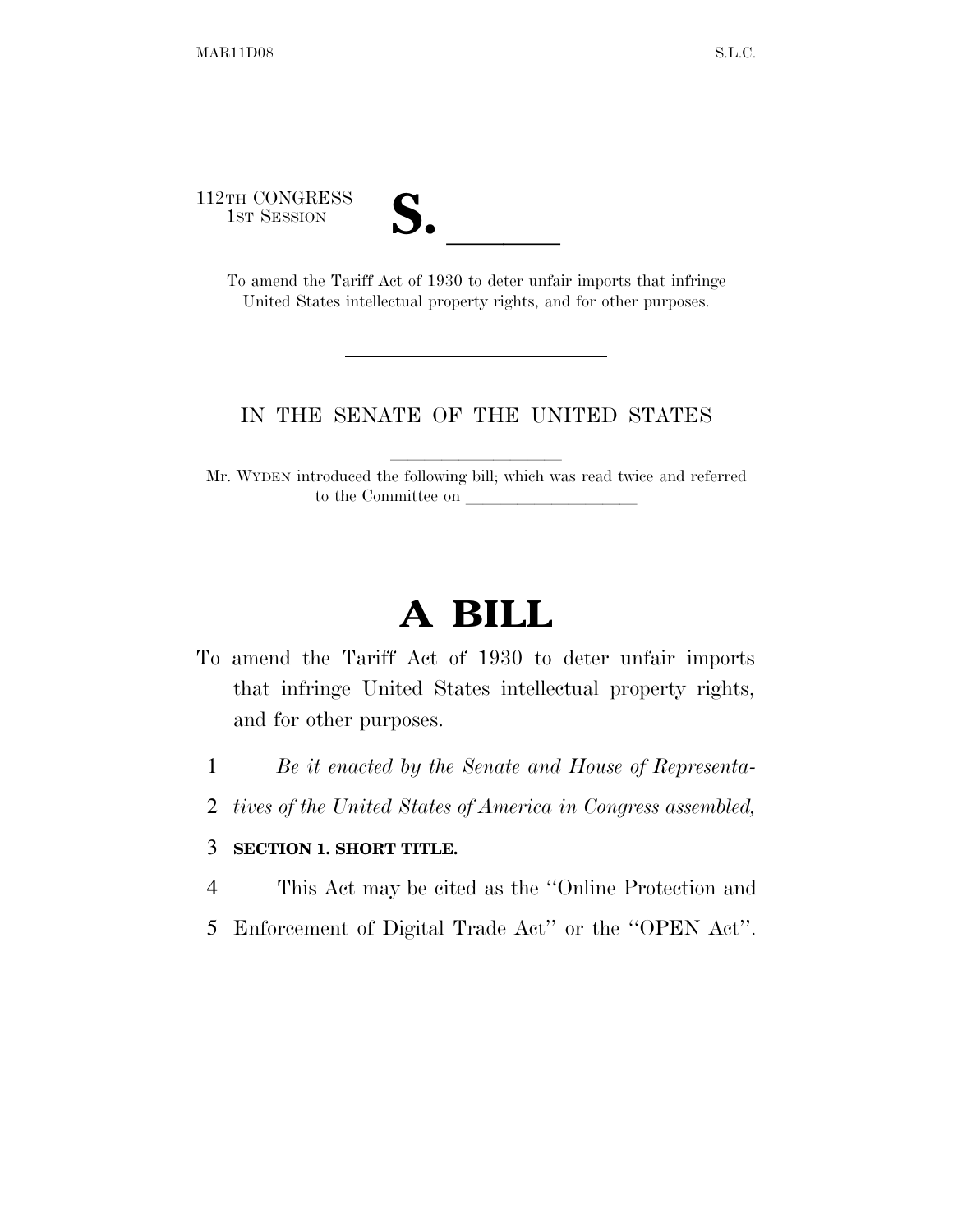| 1              | SEC. 2. UNFAIR TRADE PRACTICES RELATING TO IN-                            |
|----------------|---------------------------------------------------------------------------|
| $\overline{2}$ | FRINGEMENT OF COPYRIGHTS AND TRADE-                                       |
| 3              | MARKS BY CERTAIN INTERNET SITES.                                          |
| $\overline{4}$ | (a) IN GENERAL.—Title III of the Tariff Act of 1930                       |
| 5              | $(19 \text{ U.S.C. } 1304 \text{ et seq.})$ is amended by inserting after |
| 6              | section 337 the following:                                                |
| 7              | "SEC. 337A. UNFAIR TRADE PRACTICES RELATING TO IN-                        |
| 8              | FRINGEMENT OF COPYRIGHTS AND TRADE-                                       |
| 9              | <b>MARKS BY CERTAIN INTERNET SITES.</b>                                   |
| 10             | "(a) DEFINITIONS.—In this section:                                        |
| 11             | "(1) COMPLAINANT.—The term 'complainant'                                  |
| 12             | means a person who files a complaint with the Com-                        |
| 13             | mission under subsection (d).                                             |
| 14             | "(2) DOMAIN NAME.—The term 'domain name'                                  |
| 15             | has the meaning given that term in section 45 of the                      |
| 16             | Lanham Act (15 U.S.C. 1127).                                              |
| 17             | "(3) FINANCIAL TRANSACTION PROVIDER.-                                     |
| 18             | "(A) IN GENERAL.—Except as provided in                                    |
| 19             | subparagraph (B), the term 'financial trans-                              |
| 20             | action provider' has the meaning given that                               |
| 21             | term in section $5362(4)$ of title 31, United                             |
| 22             | States Code.                                                              |
| 23             | "(B) EXCEPTION.—The term 'financial                                       |
| 24             | transaction provider' does not include an Inter-                          |
| 25             | net service platform or an affiliate of an Inter-                         |
| 26             | net service platform.                                                     |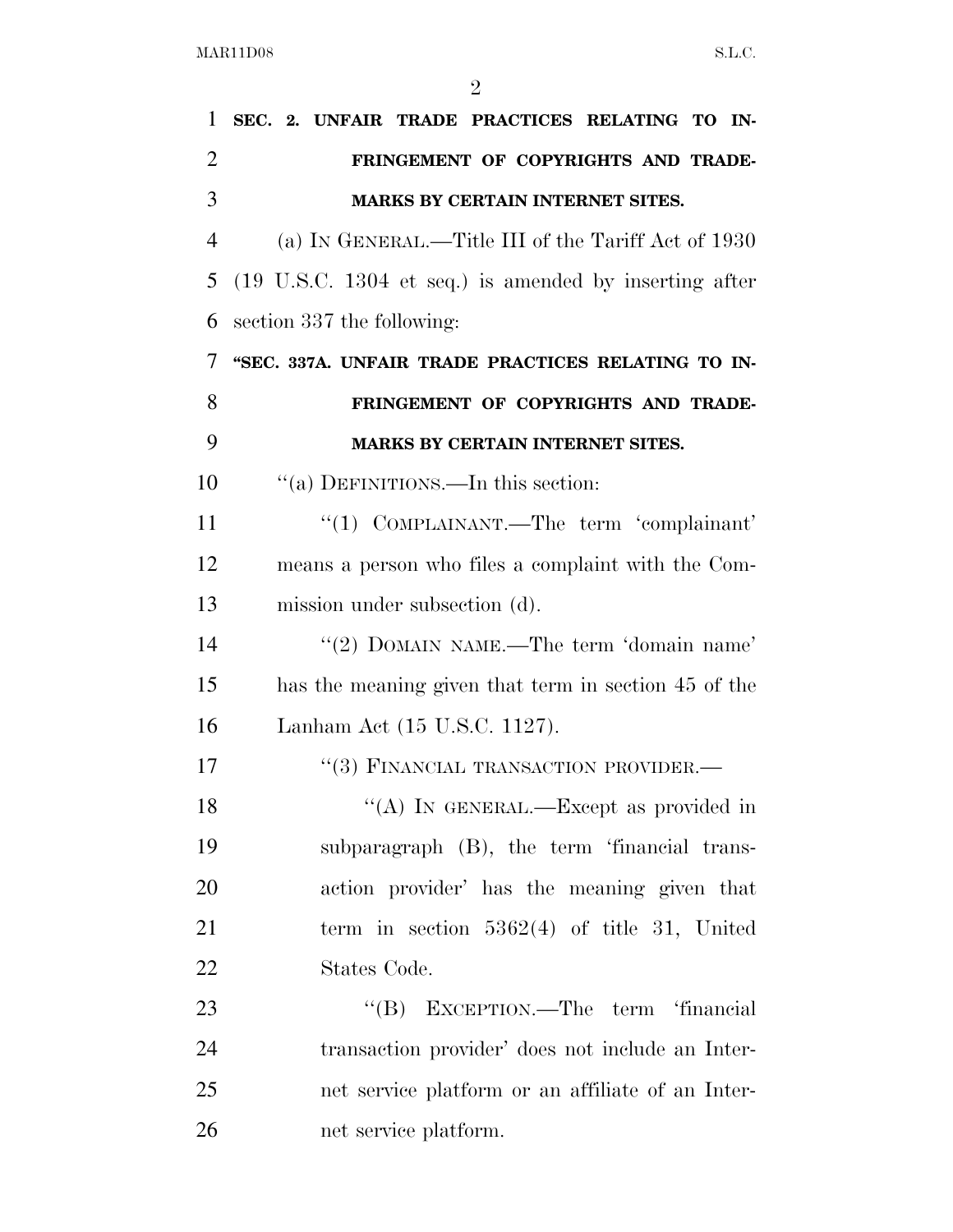| $\mathbf{1}$   | "(4) INFRINGING ACTIVITY.—The term 'infring-           |
|----------------|--------------------------------------------------------|
| $\overline{2}$ | ing activity' means an activity that—                  |
| 3              | "(A) infringes a copyright in a manner                 |
| $\overline{4}$ | punishable under section 506 of title 17, United       |
| 5              | States Code;                                           |
| 6              | "(B) violates section 1201 of title 17,                |
| $\tau$         | United States Code; or                                 |
| 8              | $\lq\lq$ uses counterfeit marks in a manner            |
| 9              | punishable under section $34(d)$ of the Lanham         |
| 10             | Act $(15 \text{ U.S.C. } 1116(d)).$                    |
| 11             | "(5) INTERNET ADVERTISING SERVICE.—The                 |
| 12             | term 'Internet advertising service' means a service    |
| 13             | that serves an online advertisement in viewable form   |
| 14             | for any period of time on an Internet site that is not |
| 15             | owned or controlled by the Internet advertising serv-  |
| 16             | ice.                                                   |
| 17             | "(6) INTERNET SERVICE PLATFORM.—The                    |
| 18             | term 'Internet service platform' means an interactive  |
| 19             | digital service the provider of which—                 |
| 20             | "(A) does not act merely as a payment                  |
| 21             | intermediary between a user and a supplier of          |
| 22             | goods or services; and                                 |
| 23             | "(B) provides additional services to facili-           |
| 24             | tate interaction between users unrelated to pur-       |
| 25             | chases from suppliers of goods and services.           |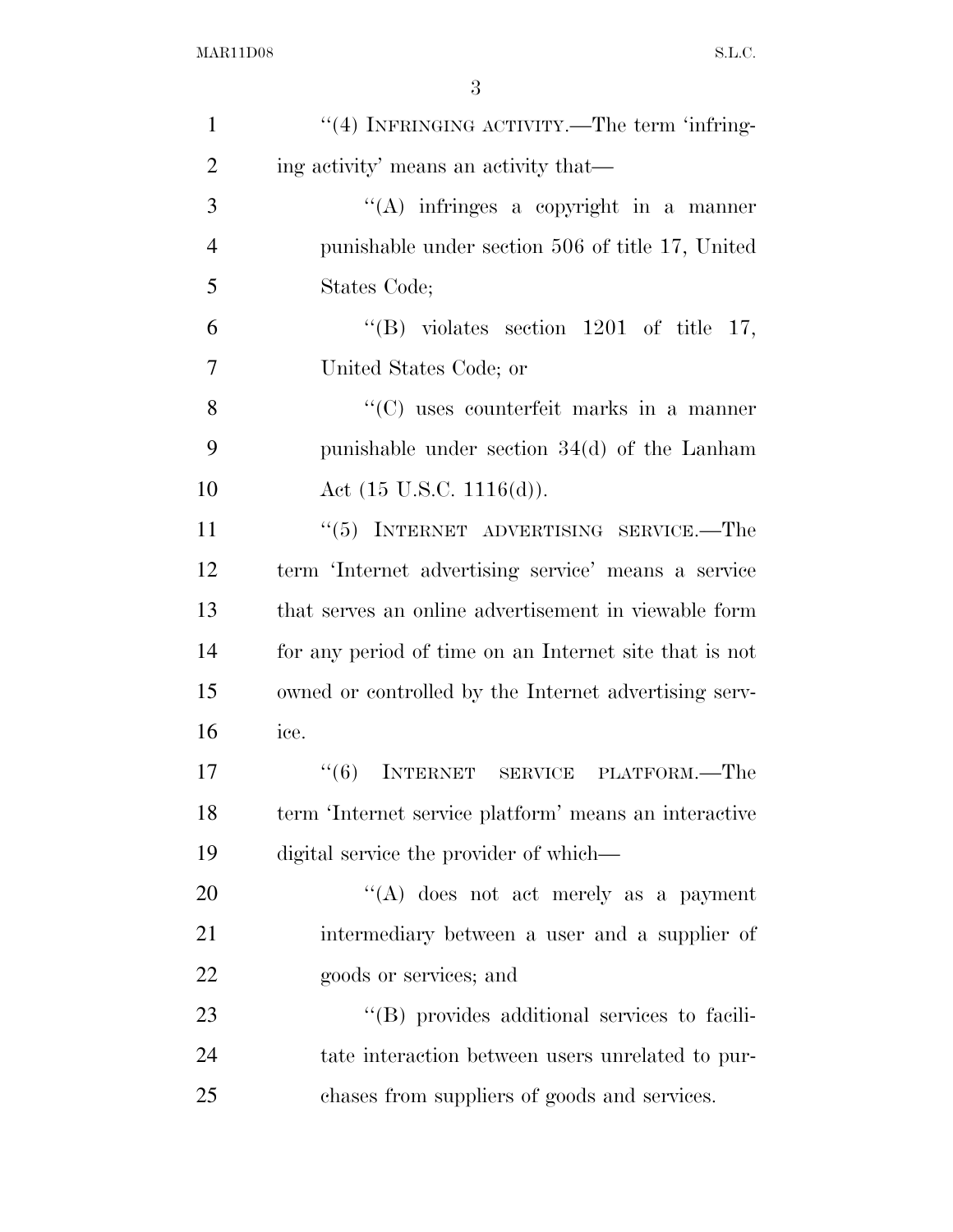| $\mathbf{1}$   | "(7) INTERNET SITE.—The term 'Internet site'             |
|----------------|----------------------------------------------------------|
| $\overline{2}$ | means the collection of digital assets, including links, |
| 3              | indexes, or pointers to digital assets, accessible       |
| $\overline{4}$ | through the Internet that are addressed relative to      |
| 5              | a common domain name.                                    |
| 6              | "(8) INTERNET SITE DEDICATED TO INFRING-                 |
| 7              | ING ACTIVITY.                                            |
| 8              | "(A) IN GENERAL.—The term 'Internet                      |
| 9              | site dedicated to infringing activity' means an          |
| 10             | Internet site that—                                      |
| 11             | "(i) is accessed through a<br>non-                       |
| 12             | domestic domain name;                                    |
| 13             | "(ii) conducts business directed to                      |
| 14             | residents of the United States; and                      |
| 15             | "(iii) has only limited purpose or use                   |
| 16             | other than engaging in infringing activity               |
| 17             | and whose owner or operator primarily                    |
| 18             | uses the site—                                           |
| 19             | "(I) to willfully—                                       |
| 20             | "(aa) infringe a copyright in                            |
| 21             | a manner punishable under sec-                           |
| 22             | 506 of title 17, United<br>tion                          |
| 23             | States Code; or                                          |
| 24             | "(bb) violate section $1201$ of                          |
| 25             | title 17, United States Code; or                         |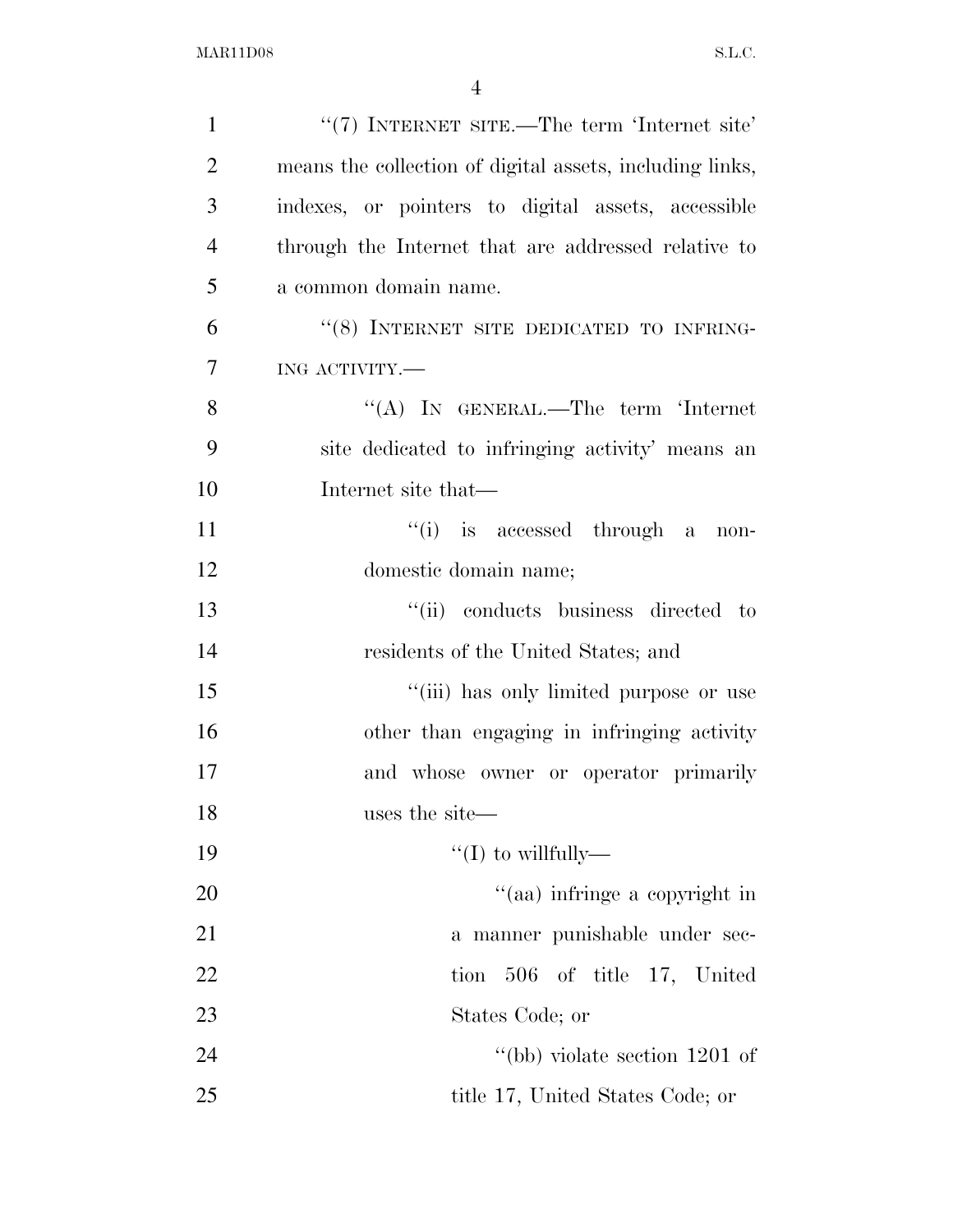| $\mathbf{1}$   | $\lq\lq$ (II) to use counterfeit marks in         |
|----------------|---------------------------------------------------|
| $\overline{2}$ | a manner punishable under section                 |
| 3              | $34(d)$ of the Lanham Act (15 U.S.C.              |
| $\overline{4}$ | $1116(d)$ ).                                      |
| 5              | "(B) BUSINESS DIRECTED TO RESIDENTS               |
| 6              | OF THE UNITED STATES.—For purposes of de-         |
| 7              | termining whether an Internet site conducts       |
| 8              | business directed to residents of the United      |
| 9              | States under subparagraph $(A)(ii)$ , the Commis- |
| 10             | sion may consider, among other indicators,        |
| 11             | whether-                                          |
| 12             | "(i) the Internet site is providing               |
| 13             | goods or services to users located in the         |
| 14             | United States;                                    |
| 15             | "(ii) there is evidence that the Inter-           |
| 16             | net site is not intended to provide goods         |
| 17             | and services to such users or access to or        |
| 18             | delivery of goods and services to such            |
| 19             | users;                                            |
| 20             | "(iii) the Internet site has reasonable           |
| 21             | measures in place to prevent goods and            |
| 22             | services provided by the Internet site from       |
| 23             | being accessed from or delivered to the           |
| 24             | United States;                                    |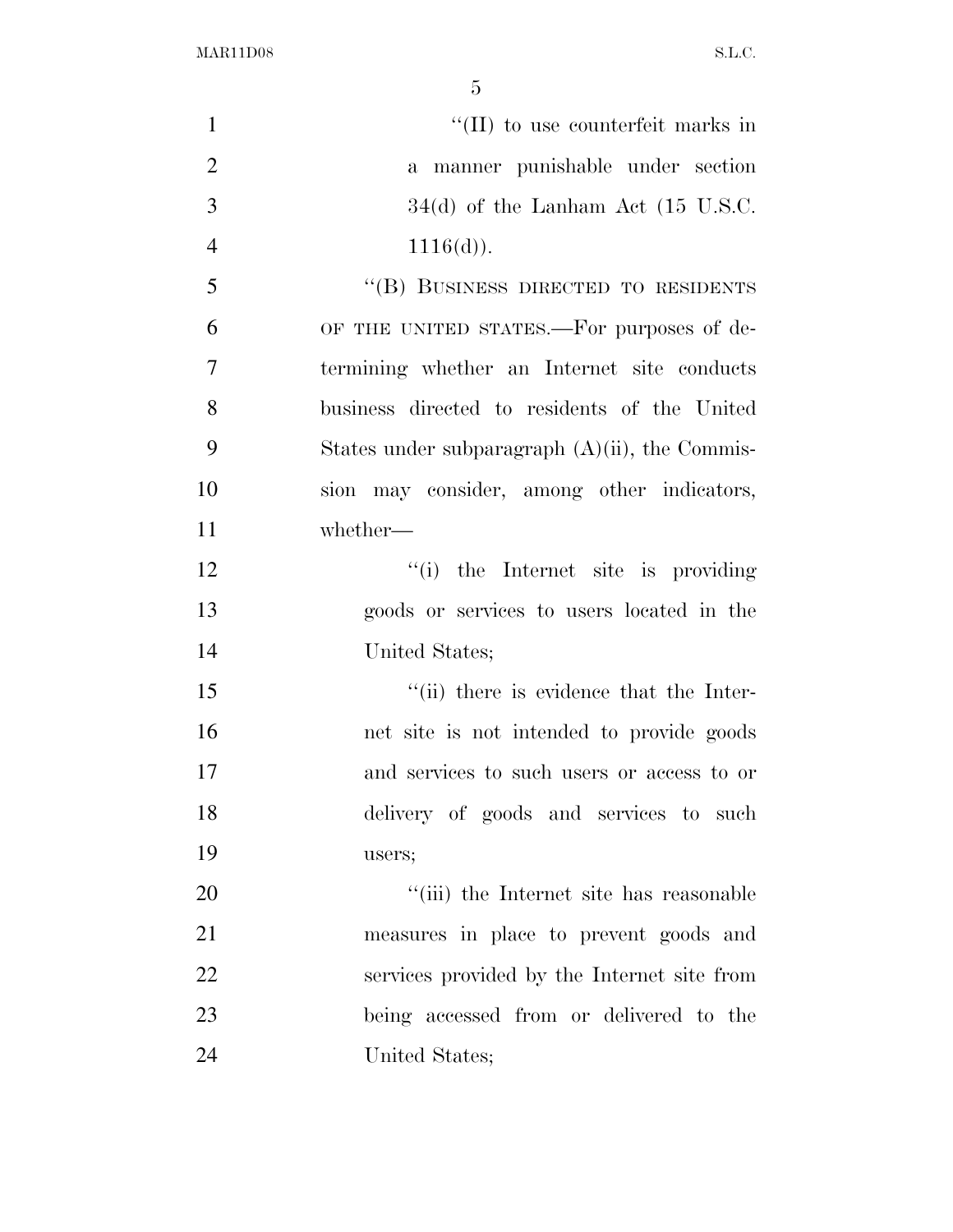| $\mathbf{1}$   | "(iv) the Internet site offers services          |
|----------------|--------------------------------------------------|
| $\overline{2}$ | obtained in the United States; and               |
| 3              | "(v) any prices for goods and services           |
| $\overline{4}$ | provided by the Internet site are indicated      |
| 5              | in the currency of the United States.            |
| 6              | "(C) EXCLUSIONS.—An Internet site is             |
| 7              | not an Internet site dedicated to infringing ac- |
| 8              | tivity—                                          |
| 9              | "(i) if the Internet site has a practice         |
| 10             | of expeditiously removing, or disabling ac-      |
| 11             | cess to, material that is claimed to be in-      |
| 12             | fringing or to be the subject of infringing      |
| 13             | activity after notification by the owner of      |
| 14             | the copyright or trademark alleged to be         |
| 15             | infringed or its authorized representative;      |
| 16             | "(ii) because the Internet site engages          |
| 17             | in an activity that would not make the op-       |
| 18             | erator liable for monetary relief for infring-   |
| 19             | ing a copyright under section 512 of title       |
| 20             | 17, United States Code; or                       |
| 21             | "(iii) because of the distribution by            |
| 22             | the Internet site of copies that were made       |
| 23             | without infringing a copyright or trade-         |
| 24             | mark.                                            |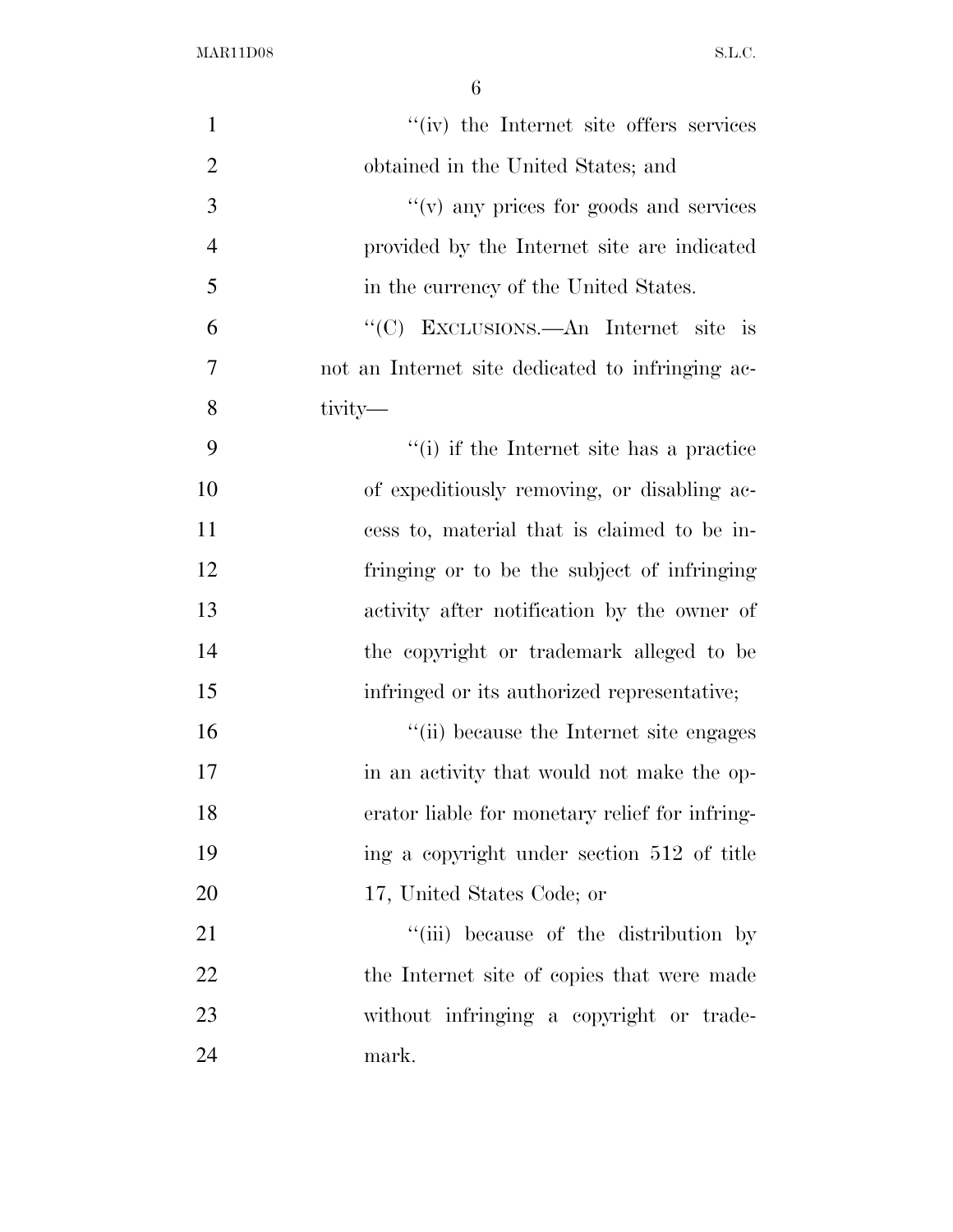1 ''(9) LANHAM ACT.—The term 'Lanham Act' means the Act entitled 'An Act to provide for the registration and protection of trademarks used in commerce, to carry out the provisions of certain international conventions, and for other purposes', approved July 5, 1946 (15 U.S.C. 1051 et seq.) (commonly referred to as the 'Trademark Act of 1946' or the 'Lanham Act').

9 "(10) NONDOMESTIC DOMAIN NAME.—The term 'nondomestic domain name' means a domain name for which the domain name registry that issued the domain name and operates the relevant top level domain, the domain name registrar for the domain name, and the owner and the operator of the Internet site associated with the domain name, are not located in the United States.

17 "(11) OPERATOR.—The term 'operator', when used in connection with an Internet site, includes any person with authority to operate the Internet site.

21 ''(12) OWNER.—The term 'owner', when used in connection with an Internet site, includes any owner of a majority interest in the Internet site.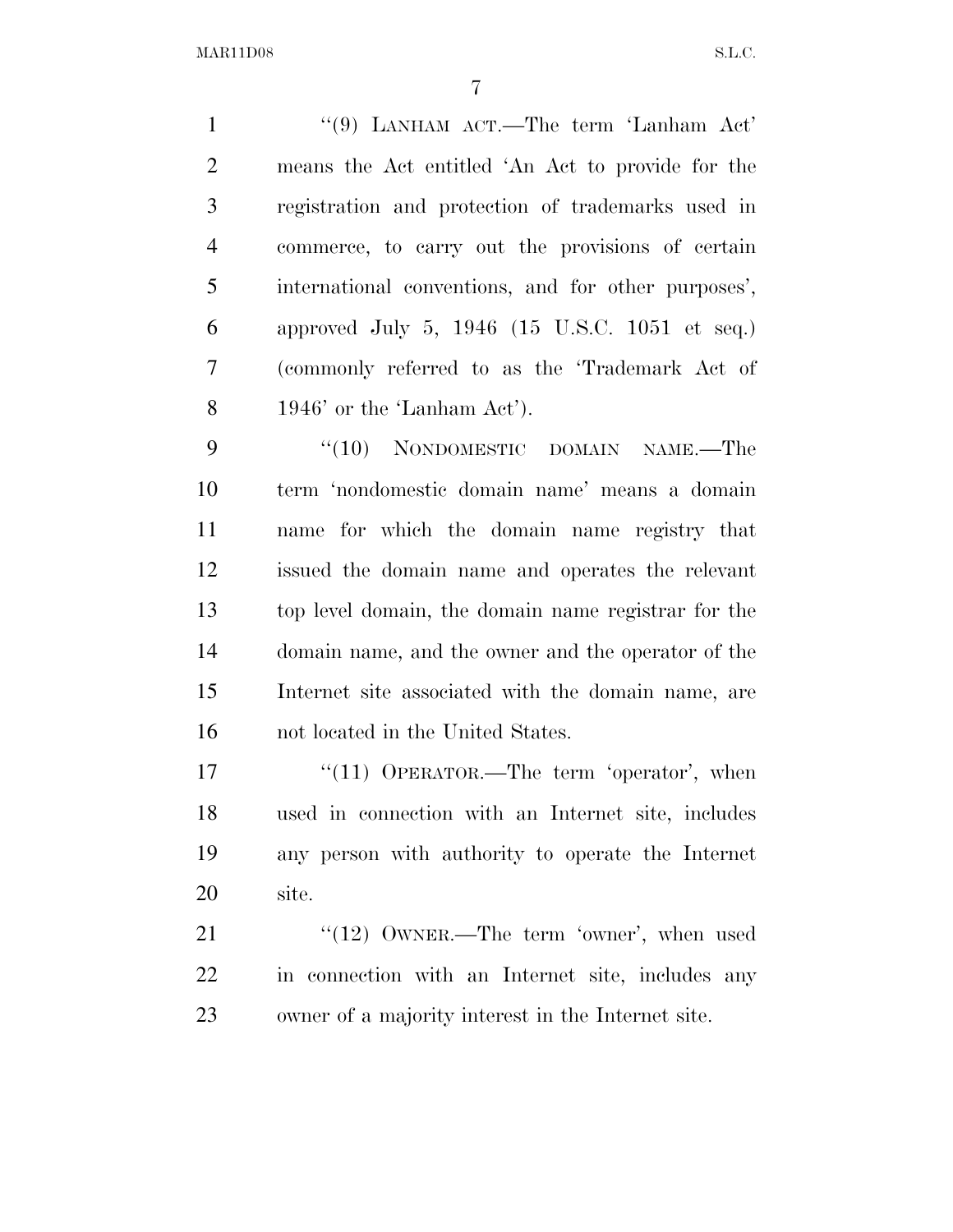1 ''(13) TRADEMARK.—The term 'trademark' has the meaning given that term in section 45 of the Lanham Act (15 U.S.C. 1127).

 ''(b) APPLICABILITY OF SECTION.—It shall be a vio- lation of this section, and an unfair practice in import trade, for an Internet site dedicated to infringing activity to facilitate imports into the United States. If the Com- mission determines that there has been a violation of this subsection, that violation shall be dealt with as provided in this section.

11 ""(c) INVESTIGATION OF VIOLATIONS BY COMMIS-SION.—

| 13               | $\lq(1)$ In GENERAL.—The Commission—                   |
|------------------|--------------------------------------------------------|
| 14               | $\lq\lq$ may investigate an alleged violation          |
| 15               | of subsection (b) on its own initiative; and           |
| 16               | "(B) shall investigate any alleged violation           |
| 17               | of subsection (b) upon receiving a complaint           |
| 18               | filed under subsection (d).                            |
| 19               | "(2) PROCEDURES.—An investigation initiated            |
| 20               | under paragraph (1) shall be subject to the require-   |
| 21               | ments of section $337(b)(1)$ with respect to notice of |
| 22               | investigations and timing of determinations.           |
| 23               | "(3) CONSULTATIONS.—In conducting an inves-            |
| $\sim$ $\lambda$ |                                                        |

 tigation initiated under paragraph (1), the Commis-sion shall consult with, and seek advice and informa-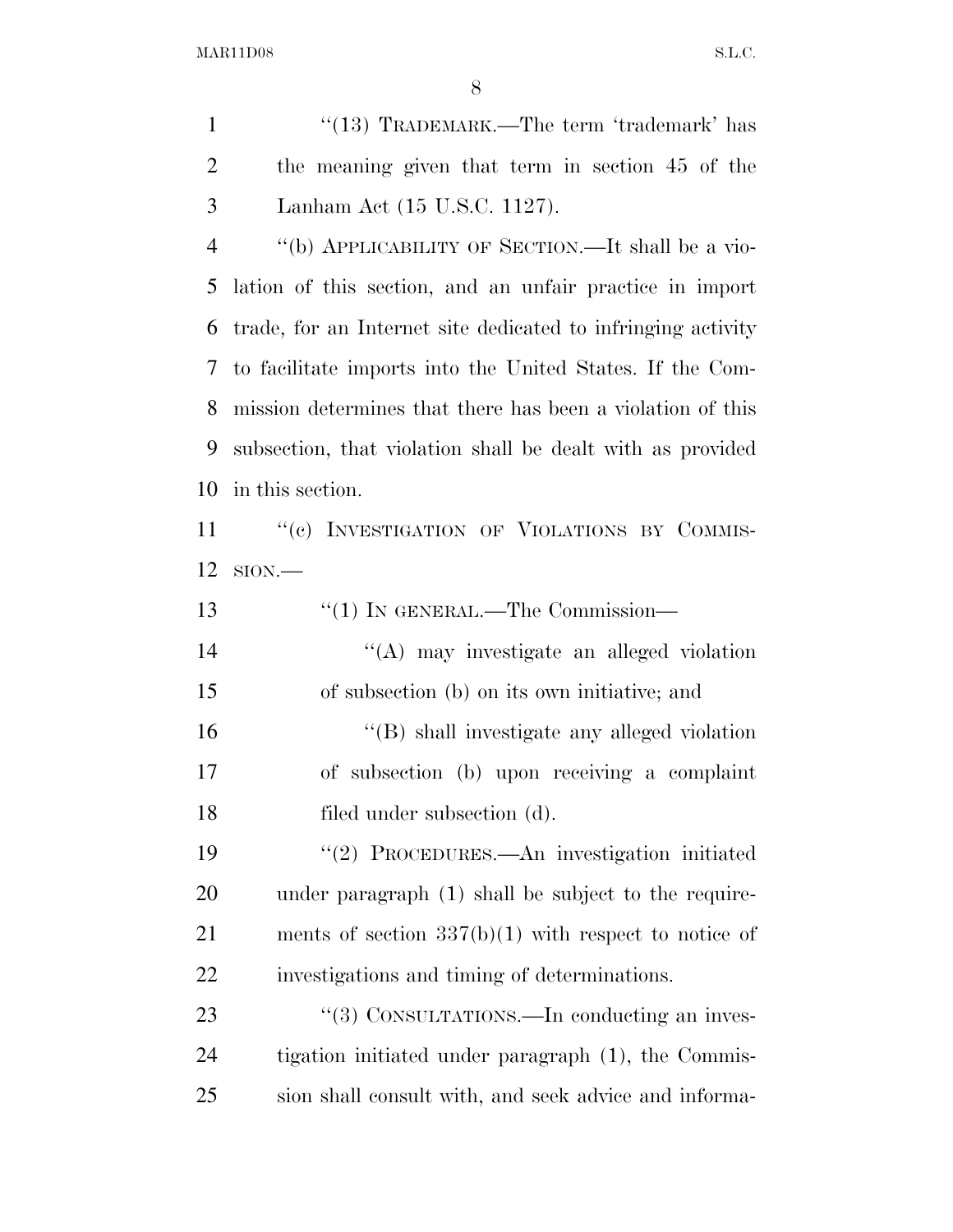tion from, the Attorney General, the Secretary of State, the Secretary of Homeland Security, the Sec- retary of Commerce, the Intellectual Property En- forcement Coordinator, the United States Trade Representative, and such other officials as the Com-mission considers appropriate.

7 "(4) TERMINATION OF INVESTIGATIONS; RE- FERRAL.—If the Commission has reason to believe, based on information before the Commission, that the domain name associated with an Internet site that is the subject of a complaint filed under sub- section (d) is not a nondomestic domain name, the Commission shall terminate, or not initiate, an in- vestigation with respect to the complaint, and shall refer the matter, including any evidentiary record 16 that the Commission has developed, to the Attorney General for such further proceedings as the Attorney General determines appropriate.

 $(5)$  LIMITATION ON INVESTIGATIONS OF DO- MAIN NAMES; CONSENT TO JURISDICTION.—Not- withstanding any other provision of this section, the Commission shall terminate, or not initiate, an in- vestigation under paragraph (1) with respect to a domain name—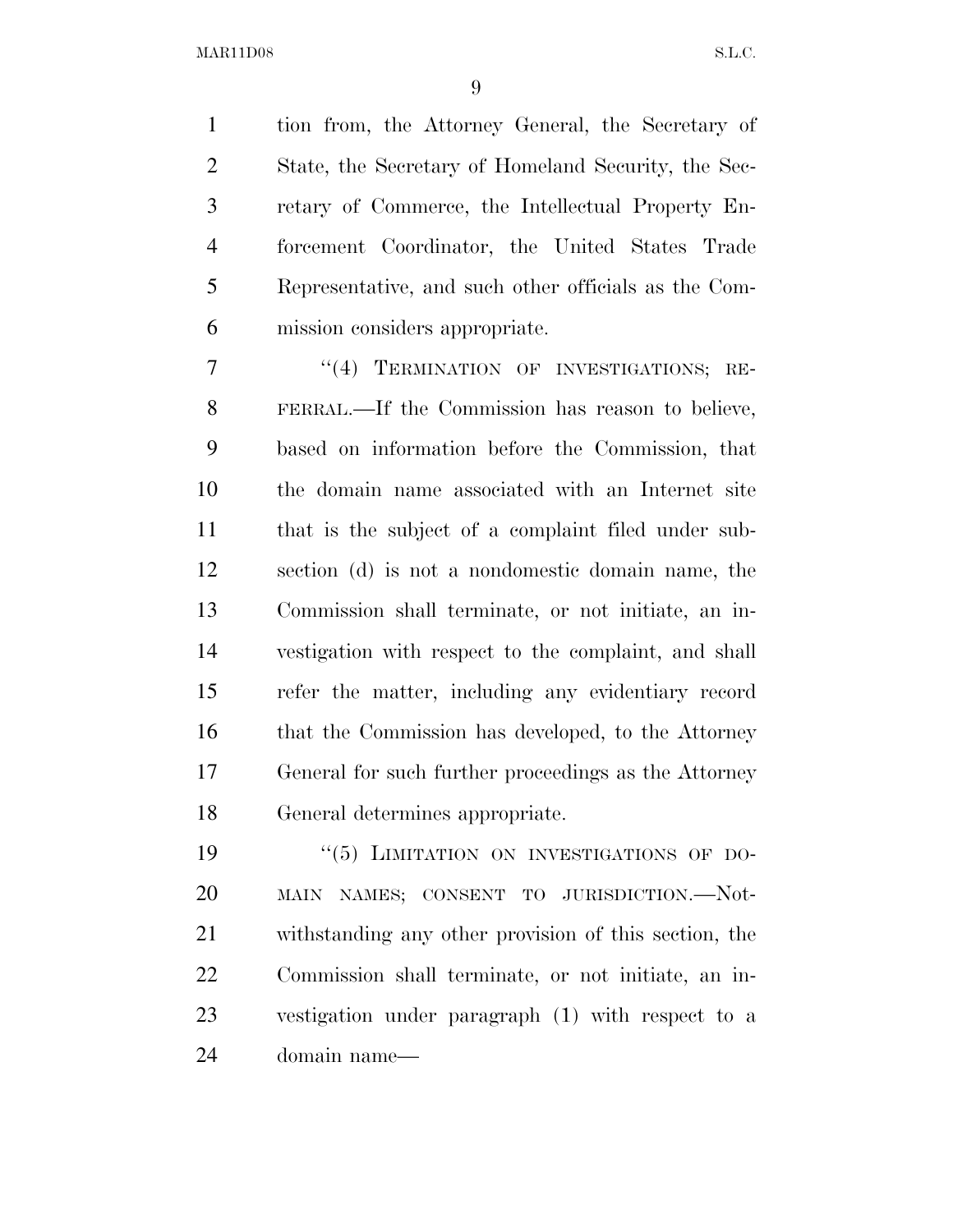| $\mathbf{1}$   | $\lq\lq$ if the operator of the Internet site as- |
|----------------|---------------------------------------------------|
| 2              | sociated with the domain name provides in a       |
| 3              | legal notice on the site accurate information     |
| $\overline{4}$ | consisting of-                                    |
| 5              | "(i) the name of an individual author-            |
| 6              | ized to receive process on behalf of the site;    |
| 7              | "(ii) an address at which process may             |
| 8              | be served;                                        |
| 9              | "(iii) a telephone number at which the            |
| 10             | individual described in clause (i) may be         |
| 11             | contacted; and                                    |
| 12             | "(iv) a statement that the operator of            |
| 13             | the site—                                         |
| 14             | "(I) consents to the jurisdiction                 |
| 15             | and venue of the United States dis-               |
| 16             | trict courts with respect to a violation          |
| 17             | punishable under section 506 of title             |
| 18             | 17, United States Code, a criminal of-            |
| 19             | fense under section $1204$ of title 17,           |
| 20             | United States Code, for a violation of            |
| 21             | section 1201 of such title, or a viola-           |
| 22             | tion of section 2320 of title 18 of such          |
| 23             | Code; and                                         |
| 24             | $\lq\lq$ (II) will accept service of proc-        |
| 25             | ess from the Attorney General with                |
|                |                                                   |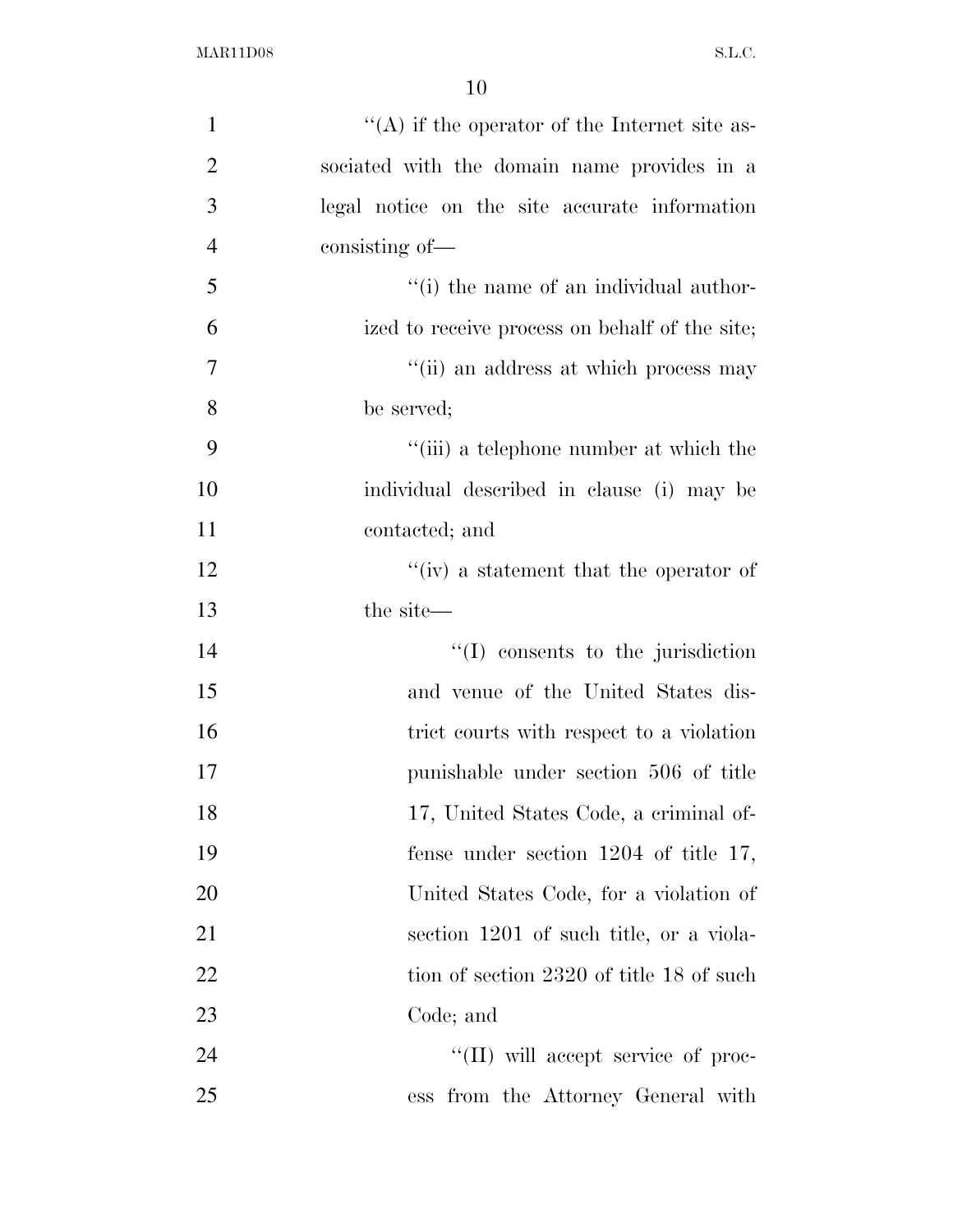| $\mathbf{1}$   | respect to those violations and the of-                |
|----------------|--------------------------------------------------------|
| $\overline{2}$ | fense set forth in subclause $(I)$ ; and               |
| 3              | $\lq\lq$ (B) provided that, in the event of the fil-   |
| $\overline{4}$ | ing of any civil action in the appropriate United      |
| 5              | States district court—                                 |
| 6              | ``(i)<br>for infringement of copyright                 |
| $\overline{7}$ | under section 501 of title 17, United                  |
| 8              | States Code,                                           |
| 9              | "(ii) under section $1203$ of title 17,                |
| 10             | United States Code, for a violation of sec-            |
| 11             | tion 1201 of such title, or                            |
| 12             | ``(iii)<br>under section $32(1)$ of the                |
| 13             | Lanham Act,                                            |
| 14             | accepts service and waives, in a timely manner,        |
| 15             | any objections to jurisdiction as set forth in the     |
| 16             | statement described in subparagraph $(A)(iv)$ .        |
| 17             | "(d) COMPLAINTS.—                                      |
| 18             | $``(1)$ IN GENERAL.—A complaint alleging, under        |
| 19             | oath, that an Internet site dedicated to infringing    |
| 20             | activity is being operated or maintained in violation  |
| 21             | of subsection (b) may be filed with the Commission     |
| 22             | by the owner of a copyright or trademark that is the   |
| 23             | subject of the infringing activity alleged in the com- |
| 24             | plaint.                                                |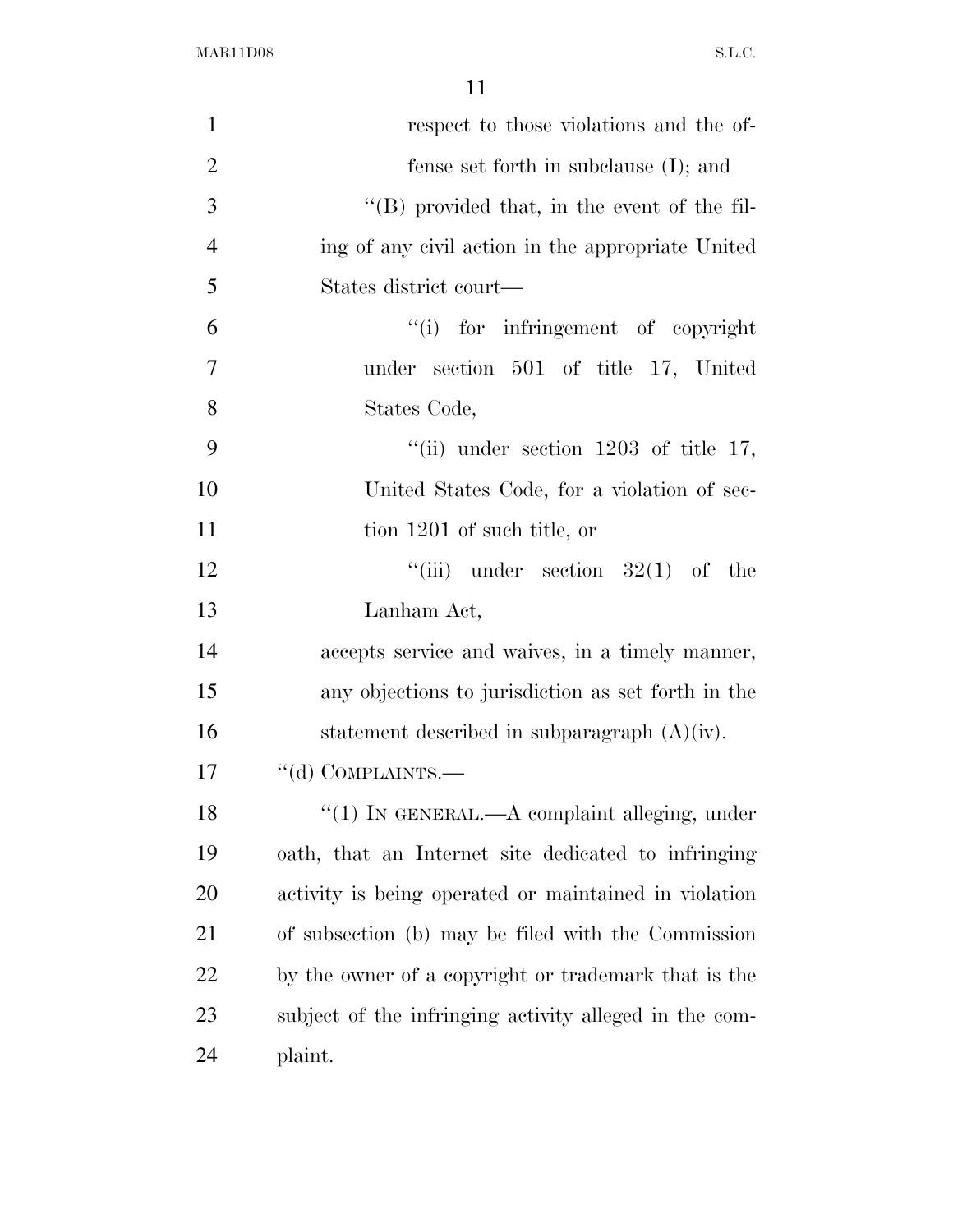| $\mathbf{1}$   | "(2) NOTICE TO REGISTRANT OF DOMAIN NAME         |
|----------------|--------------------------------------------------|
| $\overline{2}$ | OF INTERNET SITE ALLEGED TO BE VIOLATING THIS    |
| 3              | SECTION.                                         |
| $\overline{4}$ | "(A) IN GENERAL.—Upon filing a com-              |
| 5              | plaint under paragraph (1), the complainant      |
| 6              | shall send a notice of the violation alleged in  |
| 7              | the complaint to the registrant of the domain    |
| 8              | name of the Internet site alleged to be operated |
| 9              | or maintained in violation of subsection (b)—    |
| 10             | "(i) at the postal and e-mail addresses          |
| 11             | appearing in the applicable publicly acces-      |
| 12             | sible database of registrations, if any, to      |
| 13             | the extent such addresses are reasonably         |
| 14             | available;                                       |
| 15             | "(ii) via the postal and e-mail ad-              |
| 16             | dresses of the registrar, registry, or other     |
| 17             | domain name registration authority that          |
| 18             | registered or assigned the domain name, to       |
| 19             | the extent such addresses are reasonably         |
| 20             | available; and                                   |
| 21             | "(iii) in any other such form as the             |
| 22             | Commission finds necessary.                      |
| 23             | "(B) RULE OF CONSTRUCTION.—For pur-              |
| 24             | poses of this subsection, the actions described  |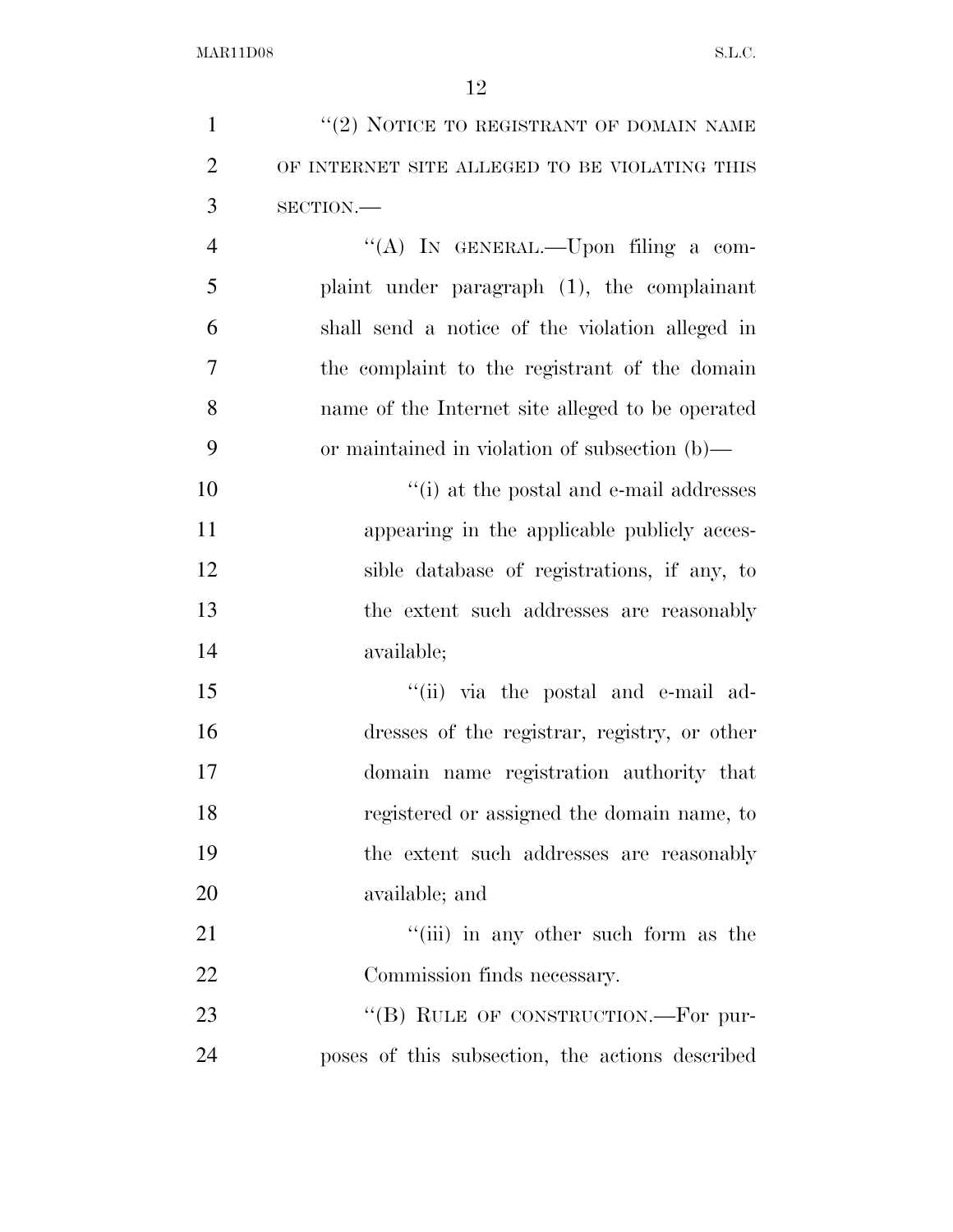| $\mathbf{1}$   | in this paragraph shall constitute service of     |
|----------------|---------------------------------------------------|
|                |                                                   |
| $\overline{2}$ | process.                                          |
| 3              | "(3) IDENTIFICATION OF, AND NOTICE TO, EN-        |
| $\overline{4}$ | TITIES THAT MAY BE REQUIRED TO TAKE ACTION        |
| 5              | PURSUANT TO THIS SECTION.-                        |
| 6              | "(A) IDENTIFICATION.—A complaint filed            |
| 7              | under paragraph (1) shall identify any financial  |
| 8              | transaction provider or Internet advertising      |
| 9              | service that may be required to take measures     |
| 10             | described in subsection $(g)(2)$ if the Commis-   |
| 11             | sion issues an order under subsection (f) with    |
| 12             | respect to the complaint and the order is served  |
| 13             | on the provider or service pursuant to sub-       |
| 14             | section $(g)(1)$ .                                |
| 15             | "(B) NOTICE.—Upon filing a complaint              |
| 16             | under paragraph (1), the complainant shall pro-   |
| 17             | vide notice to any financial transaction provider |
| 18             | or Internet advertising service identified in the |
| 19             | complaint pursuant to subparagraph $(A)$ or any   |
| 20             | amendments to the complaint.                      |
| 21             | $``(C)$ INTERVENTION.—                            |
| 22             | "(i) IN GENERAL.— $A$ financial trans-            |
| 23             | action provider or Internet advertising           |
| 24             | service identified in a complaint pursuant        |
| 25             | to subparagraph (A) may intervene upon            |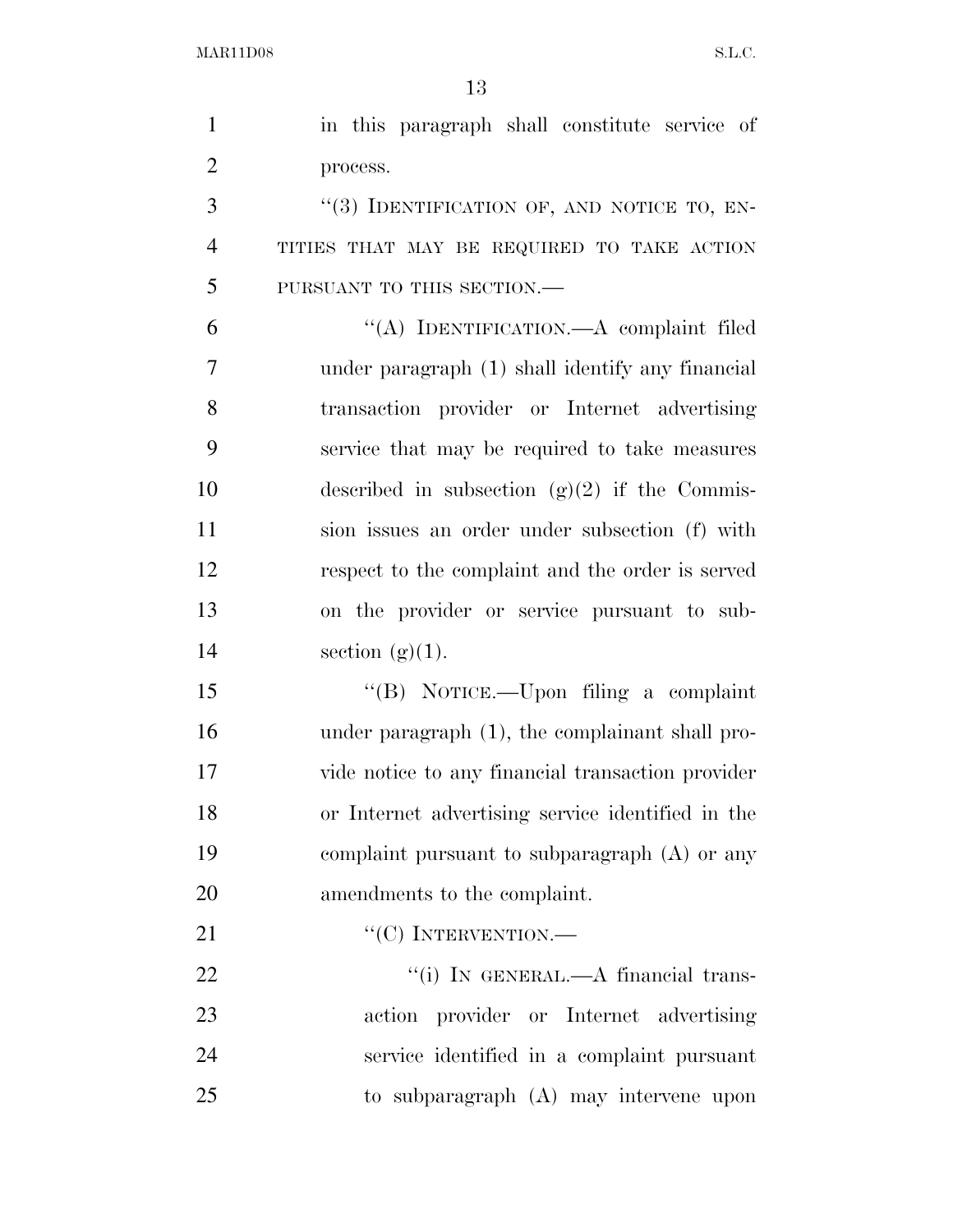| $\mathbf{1}$   | timely request filed with the Commission              |
|----------------|-------------------------------------------------------|
| $\overline{2}$ | $in-$                                                 |
| 3              | $\lq\lq$ (I) an investigation initiated               |
| $\overline{4}$ | under subsection (c) pursuant to the                  |
| 5              | complaint; or                                         |
| 6              | $\lq\lq$ (II) pursuant to subsection                  |
| $\tau$         | $(f)(3)$ , an action to modify, suspend,              |
| 8              | or vacate an order issued pursuant to                 |
| 9              | the complaint.                                        |
| 10             | "(ii) RULE OF CONSTRUCTION.—Fail-                     |
| 11             | ure to intervene under clause (i) in an in-           |
| 12             | vestigation under subsection (c) does not             |
| 13             | preclude a financial transaction provider or          |
| 14             | Internet advertising service notified of the          |
| 15             | investigation from subsequently seeking an            |
| 16             | order to modify, suspend, or vacate an                |
| 17             | order issued by the Commission under sub-             |
| 18             | section $(f)$ .                                       |
| 19             | "(e) DETERMINATIONS.—                                 |
| 20             | " $(1)$ In GENERAL.—The Commission shall de-          |
| 21             | termine, with respect to each investigation initiated |
| 22             | under subsection (c) alleging that an Internet site   |
| 23             | dedicated to infringing activity is operated or main- |
| 24             | tained in violation of subsection (b), whether or not |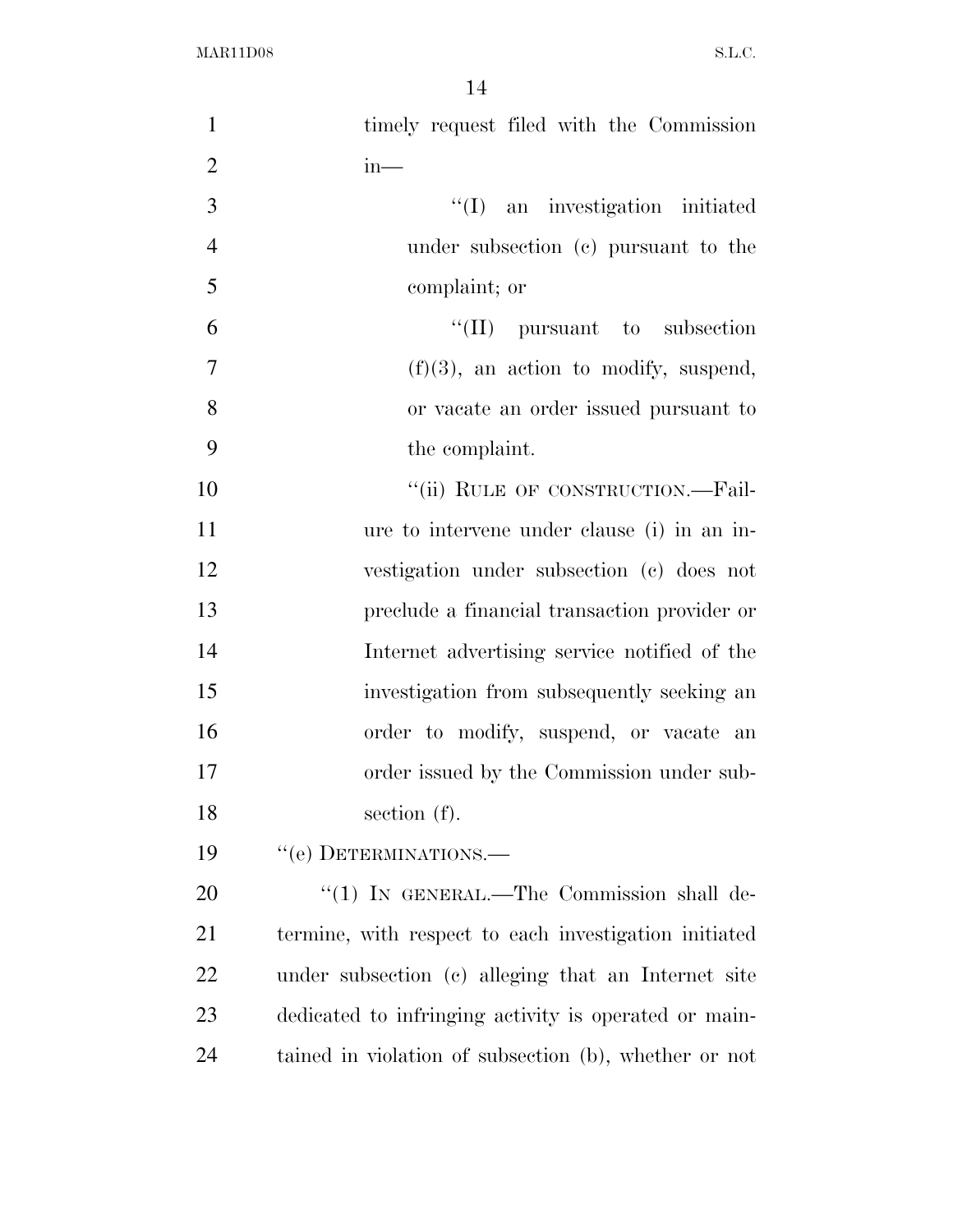|                | ŦЭ                                                     |
|----------------|--------------------------------------------------------|
| $\mathbf{1}$   | the Internet site is operated or maintained in viola-  |
| $\overline{2}$ | tion of subsection (b).                                |
| 3              | "(2) EXCEPTIONS AND PROCEDURES RELATING                |
| $\overline{4}$ | TO DETERMINATIONS.—Except as specifically pro-         |
| 5              | vided in this subsection, the provisions of the first, |
| 6              | second, third, and eighth sentences of subsection (c)  |
| 7              | of section 337 providing for exceptions and proce-     |
| 8              | dures relating to determinations of the Commission     |
| 9              | under that section shall apply with respect to a de-   |
| 10             | termination under paragraph (1) to the same extent     |
| 11             | and in the same manner as those provisions apply       |
| 12             | to determinations under section 337.                   |
| 13             | $\lq(3)$ EFFECTIVE DATE.—A determination made          |
| 14             | under paragraph (1) shall take effect on the date on   |

 which the Commission publishes the determination in the Federal Register.

17 <sup>''(4)</sup> REFERRALS TO PRESIDENT; TERMINATION 18 FOR DISAPPROVAL.—

19 "(A) IN GENERAL.—If the Commission de- termines under paragraph (1) that an Internet site dedicated to infringing activity is operated or maintained in violation of subsection (b), the Commission shall promptly submit to the Presi- dent a copy of a determination, the record upon which the determination is based, and any order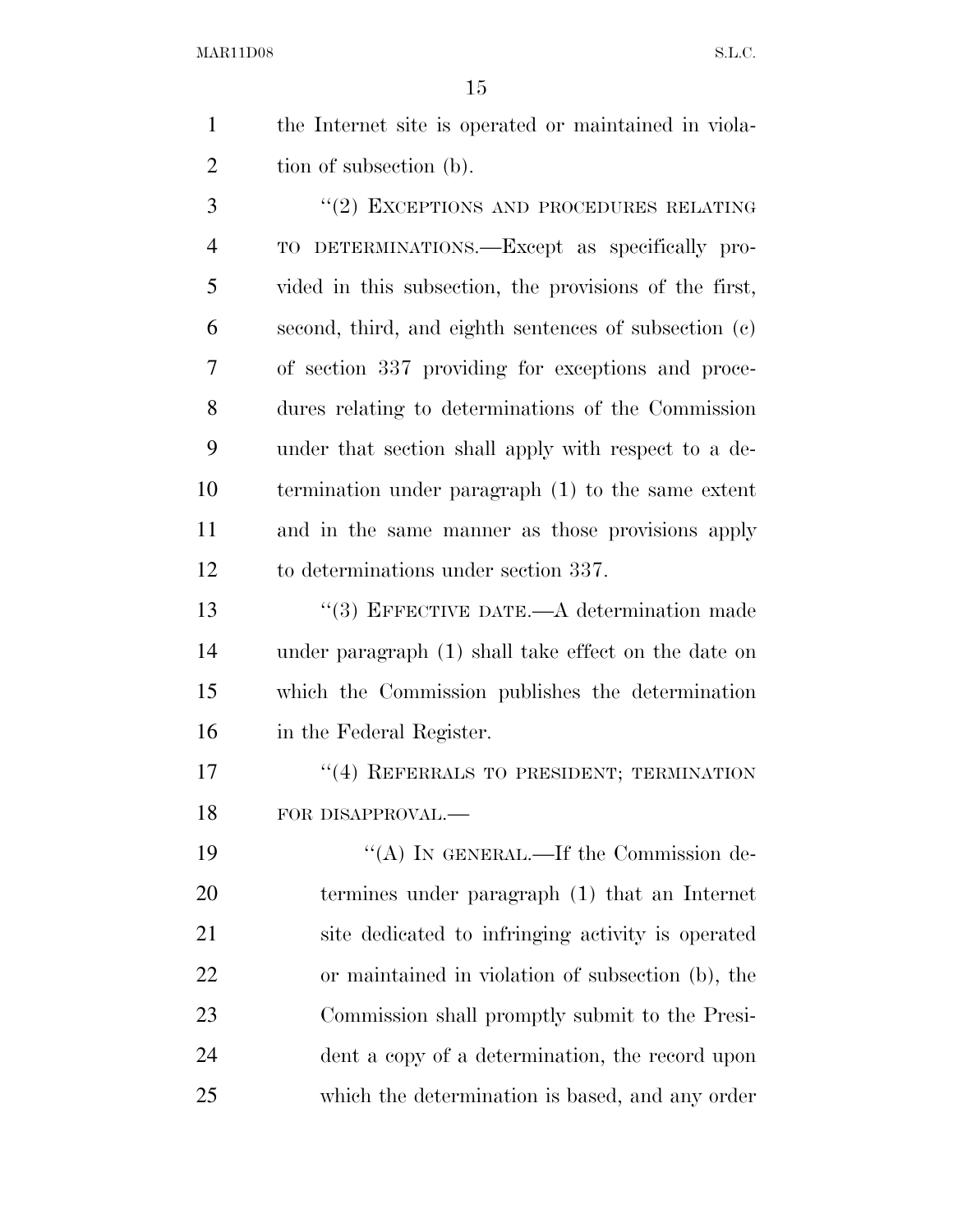issued under subsection (f) pursuant to the de-termination.

3 "(B) TERMINATION OF DETERMINATION BASED ON DISAPPROVAL OF PRESIDENT.—If the President disapproves of a determination of the Commission for policy reasons and notifies the Commission of that disapproval not later than 60 days after the determination is made, the determination and any order issued pursu- ant to the determination shall cease to have force or effect on the date on which the Presi- dent notifies the Commission of that dis-approval.

14 "(5) ELECTRONIC SUBMISSION OF INFORMA- TION AND PROCEEDINGS.—The Commission may, in making any determination under this section—

17 ''(A) allow the submission of information electronically; and

 $\langle \text{B} \rangle$  hold hearings electronically or obtain testimony or other information electronically or by such means as the Commission determines allows participation in proceedings under this section at as low a cost as possible to partici-pants in the proceedings.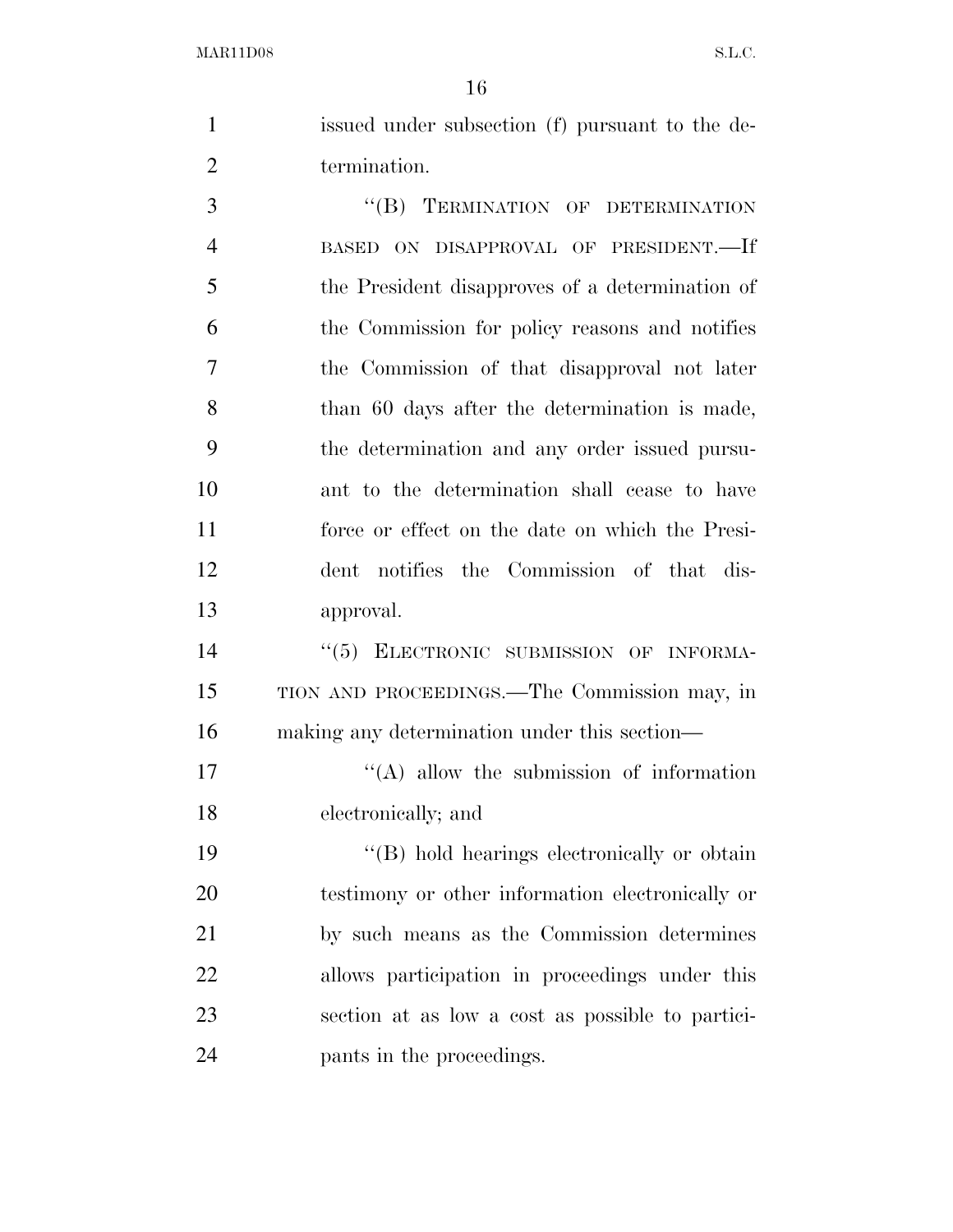| $\mathbf{1}$   | "(6) ADDITIONAL PROCEDURES RELATING TO                 |
|----------------|--------------------------------------------------------|
| $\overline{2}$ | REVIEW OF CERTAIN DETERMINATIONS.-Notwith-             |
| 3              | standing the provisions of this subsection or any      |
| $\overline{4}$ | provision of section $337(e)$ , a determination of the |
| 5              | Commission under this section with respect to the      |
| 6              | appropriate remedy provided by the Commission, a       |
| 7              | determination under subsection $(f)(2)$ with respect   |
| 8              | to the forfeiture of a bond, and a determination       |
| 9              | under subsection (i) with respect to the imposition    |
| 10             | of sanctions for abuse of discovery or abuse of proc-  |
| 11             | ess, shall be reviewable in accordance with section    |
| 12             | 706 of title 5, United States Code.                    |
| 13             | "(f) CEASE AND DESIST ORDERS.—                         |
| 14             | $\lq(1)$ In GENERAL.—If the Commission deter-          |
| 15             | mines under subsection (e) that an Internet site       |
| 16             | dedicated to infringing activity is operated or main-  |
| 17             | tained in violation of subsection (b), the Commission  |
| 18             | $may$ —                                                |
| 19             | $\lq\lq$ issue an order to cease and desist the        |
| 20             | infringing activity of the Internet site against       |
| 21             | the Internet site and to the owner and the oper-       |
| 22             |                                                        |
|                | ator of the Internet site; and                         |
| 23             | "(B) cause the order to be served on the               |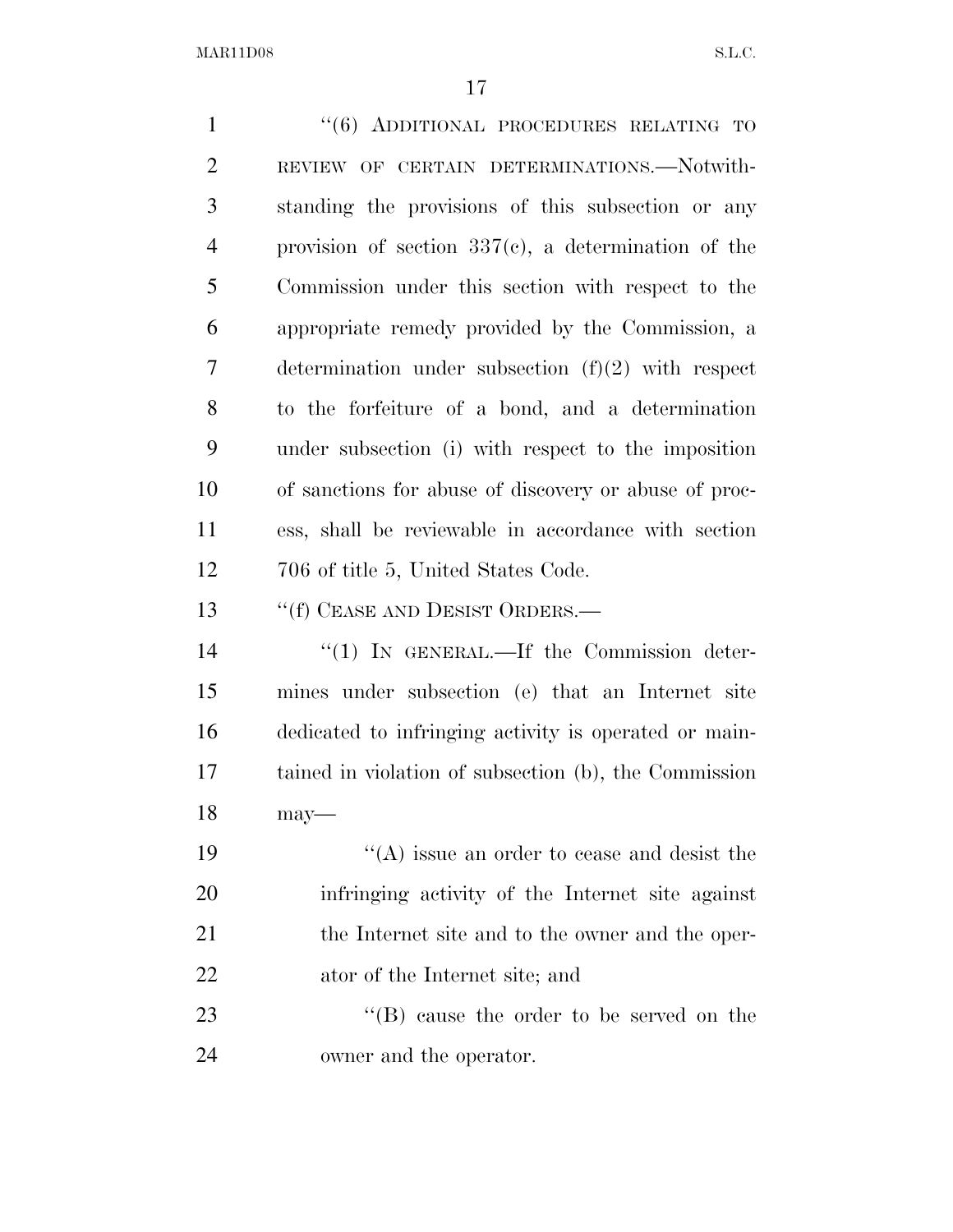1 ''(2) TEMPORARY AND PRELIMINARY CEASE AND DESIST ORDERS.—

3 "(A) PETITION BY COMPLAINANT.—A complainant may file with the chairperson of the Commission (or the designee of the chair- person) a petition, in accordance with this para- graph, for the issuance of a temporary or pre- liminary order against the Internet site and to the owner and the operator of the Internet site to cease and desist the infringing activity al- leged in the complaint filed under subsection (d).

13 "(B) ISSUANCE OF ORDER.—If, upon re- ceiving a petition under subparagraph (A) and after providing an opportunity to be heard under subparagraph (C), the chairperson of the Commission (or the designee of the chair- person) determines that there is reason to be- lieve that an Internet site dedicated to infring- ing activity is operated or maintained in viola- tion of subsection (b), the chairperson of the Commission (or the designee of the chair- person) may issue a temporary or preliminary cease and desist order against, and cause the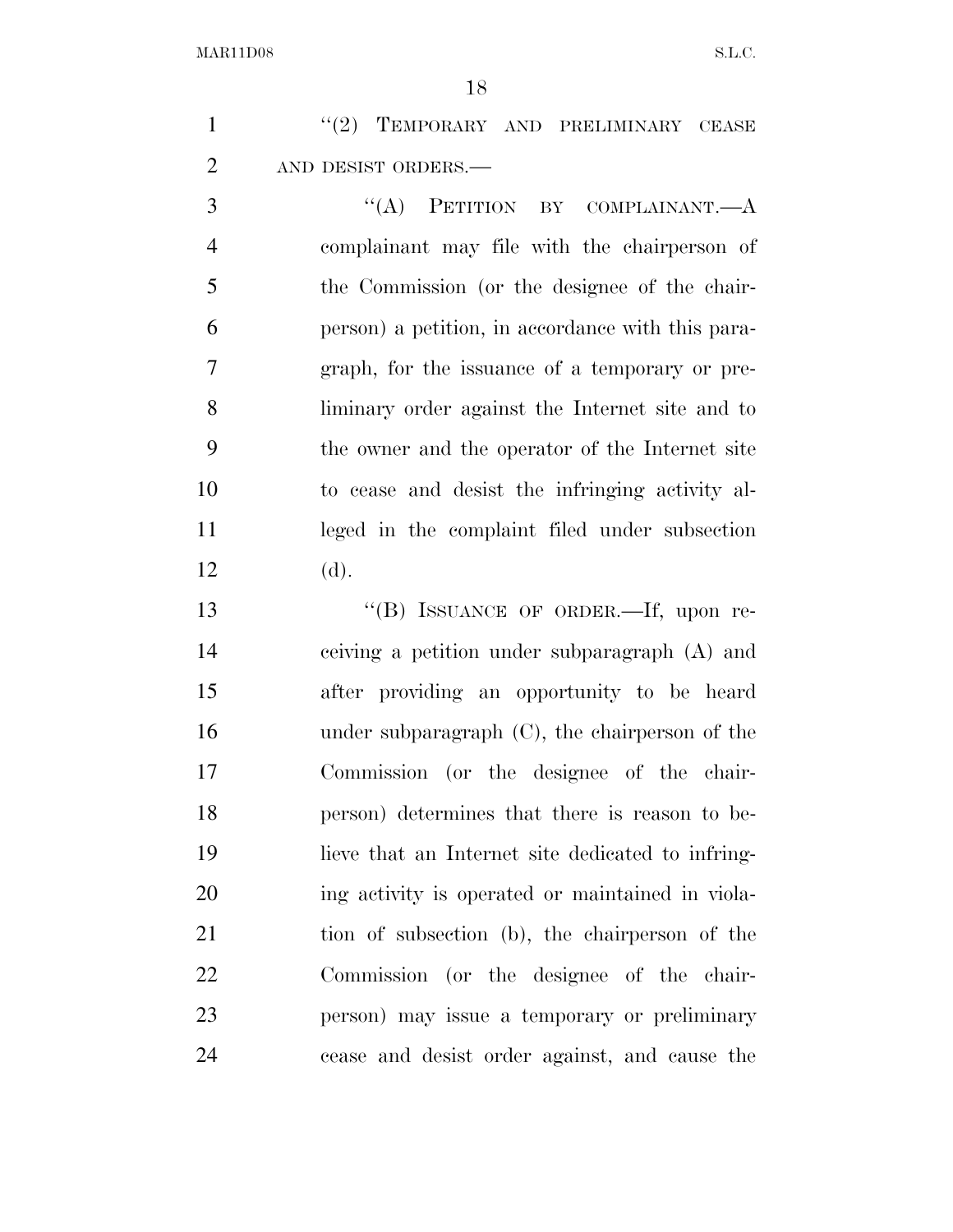| $\mathbf{1}$   | order to be served on, the Internet site and the |
|----------------|--------------------------------------------------|
| $\overline{2}$ | owner and the operator of the Internet site.     |
| 3              | "(C) OPPORTUNITY TO BE HEARD.—                   |
| $\overline{4}$ | "(i) IN GENERAL.—Before issuing a                |
| 5              | temporary or preliminary cease and desist        |
| 6              | order under this paragraph, the chair-           |
| 7              | person of the Commission (or the designee)       |
| 8              | of the chairperson) shall provide to the         |
| 9              | owner and the operator of the Internet site      |
| 10             | alleged to be operated or maintained in          |
| 11             | violation of subsection (b) an opportunity       |
| 12             | to be heard and to submit relevant infor-        |
| 13             | mation to the chairperson of the Commis-         |
| 14             | sion (or the designee of the chairperson).       |
| 15             | "(ii) ELECTRONIC SUBMISSION OF IN-               |
| 16             | PROCEEDINGS.—The<br><b>FORMATION</b><br>AND      |
| 17             | chairperson of the Commission (or the des-       |
| 18             | ignee of the chairperson) may provide an         |
| 19             | opportunity to be heard and to submit in-        |
| 20             | formation under clause (i) electronically or     |
| 21             | in such other manner as the chairperson of       |
| 22             | the Commission (or the designee of the           |
| 23             | chairperson) determines appropriate.             |
| 24             | "(D) STANDARD FOR RELIEF.—If the                 |
| 25             | chairperson of the Commission (or the designee)  |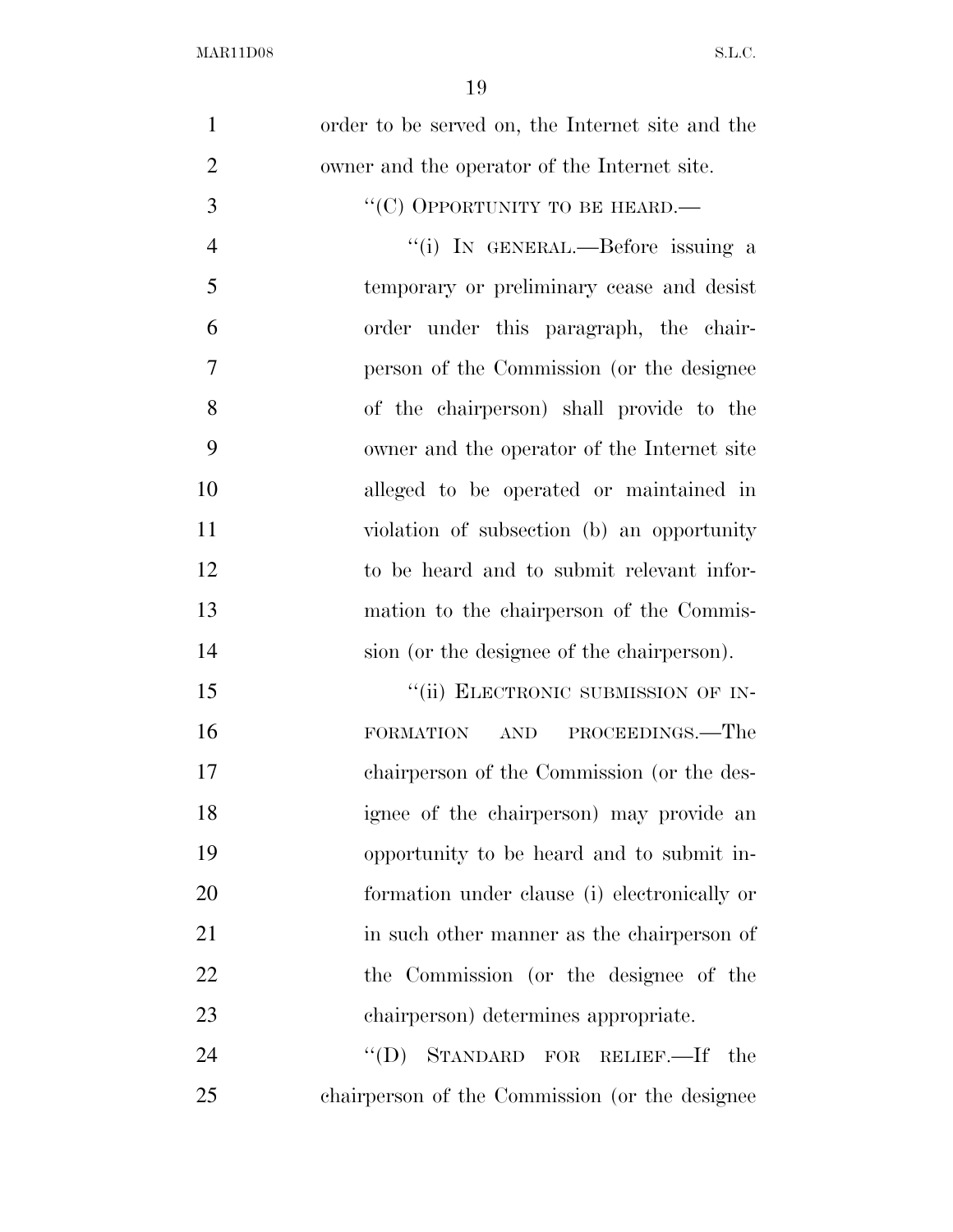| $\mathbf{1}$   | of the chairperson) issues a temporary or pre-   |
|----------------|--------------------------------------------------|
| $\overline{2}$ | liminary cease and desist order under this para- |
| 3              | graph, the order shall be issued in a manner     |
| $\overline{4}$ | consistent with the provisions of rule 65 of the |
| 5              | Federal Rules of Civil Procedure, or any suc-    |
| 6              | cessor thereto, relating to preliminary injunc-  |
| $\overline{7}$ | tions and temporary restraining orders.          |
| 8              | ``(E)<br>PROCEDURES FOR<br>TEMPORARY             |
| 9              | CEASE AND DESIST ORDER.-                         |
| 10             | "(i) EXPEDITED CONSIDERATION.-                   |
| 11             | Upon a showing of extraordinary cir-             |
| 12             | cumstances by the complainant filing a pe-       |
| 13             | tition for a temporary cease and desist          |
| 14             | order under subparagraph $(A)$ , the chair-      |
| 15             | person of the Commission (or the designee)       |
| 16             | of the chairperson) may make a determina-        |
| 17             | tion with respect to the petition on an ex-      |
| 18             | pedited basis.                                   |
| 19             | "(ii) EXPIRATION OF ORDER.-                      |
| 20             | "(I) IN GENERAL.—Except as                       |
| 21             | provided in subclause (II), a tem-               |
| 22             | porary cease and desist order issued             |
| 23             | under this paragraph shall expire at a           |
| 24             | time determined by the chairperson of            |
| 25             | the Commission (or the designee of               |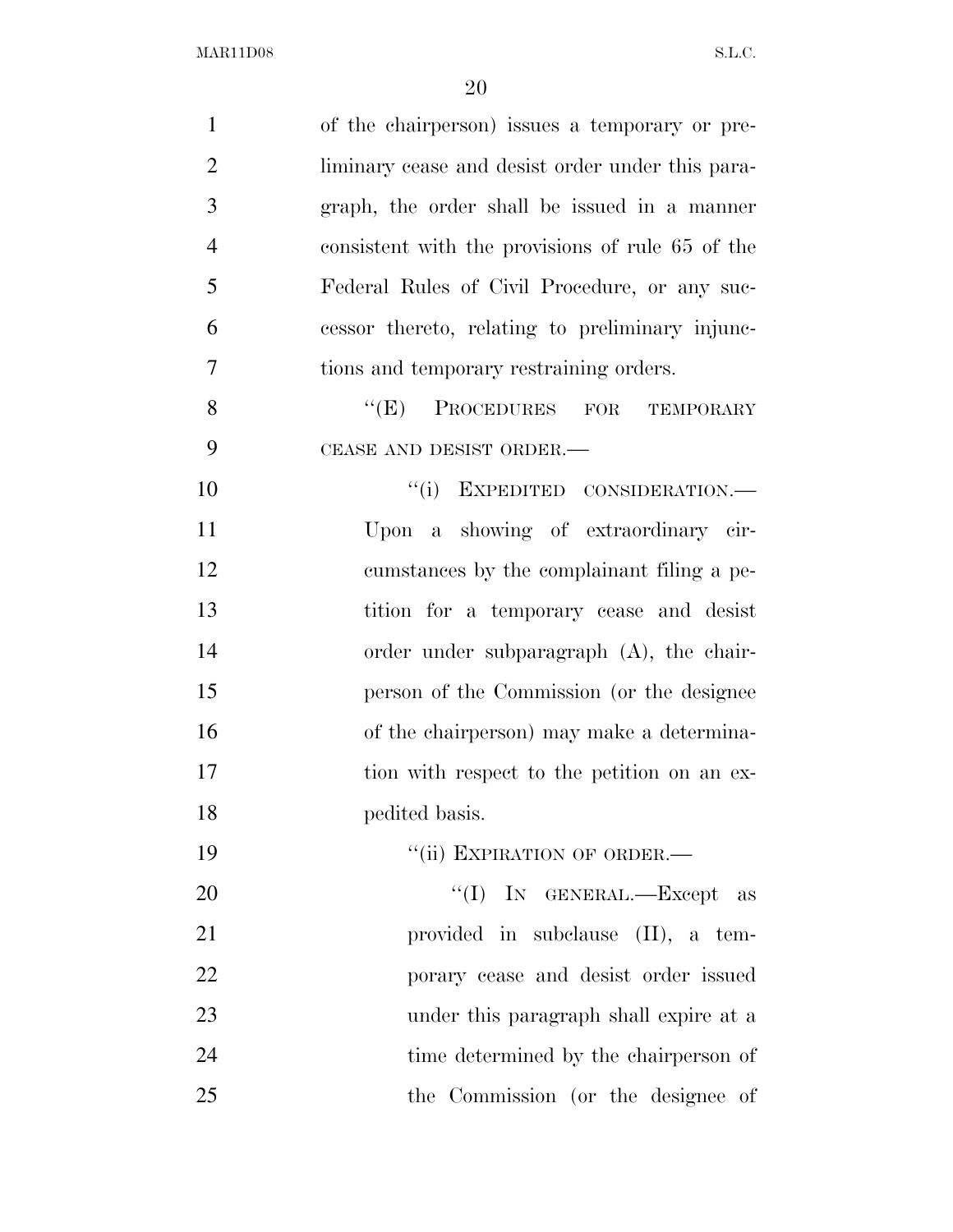| $\mathbf{1}$   | the chairperson) that is not later than      |
|----------------|----------------------------------------------|
| $\overline{2}$ | 14 days after the issuance of the            |
| 3              | order.                                       |
| $\overline{4}$ | "(II) EXTENSION OF ORDER.-                   |
| 5              | The chairperson of the Commission            |
| 6              | (or the designee of the chairperson)         |
| $\tau$         | may extend a temporary cease and de-         |
| 8              | sist order issued under this paragraph       |
| 9              | for additional periods of not more           |
| 10             | than 14 days for good cause or with          |
| 11             | consent of the entity against<br>the         |
| 12             | which the order is issued.                   |
| 13             | "(F) PROCEDURES FOR PRELIMINARY              |
| 14             | CEASE AND DESIST ORDER.-                     |
| 15             | "(i) IN GENERAL.—Except as pro-              |
| 16             | vided in clause (ii), the chairperson of the |
| 17             | Commission (or the designee of the chair-    |
| 18             | person) shall make a determination with      |
| 19             | respect to a petition for a preliminary      |
| 20             | cease and desist order not later than 30     |
| 21             | days after the Commission publishes notice   |
| 22             | of the initiation of an investigation under  |
| 23             | subsection (c) in the Federal Register.      |
| 24             | "(ii) EXTENSIONS OF TIME FOR DE-             |
| 25             | TERMINATION.—The chairperson of the          |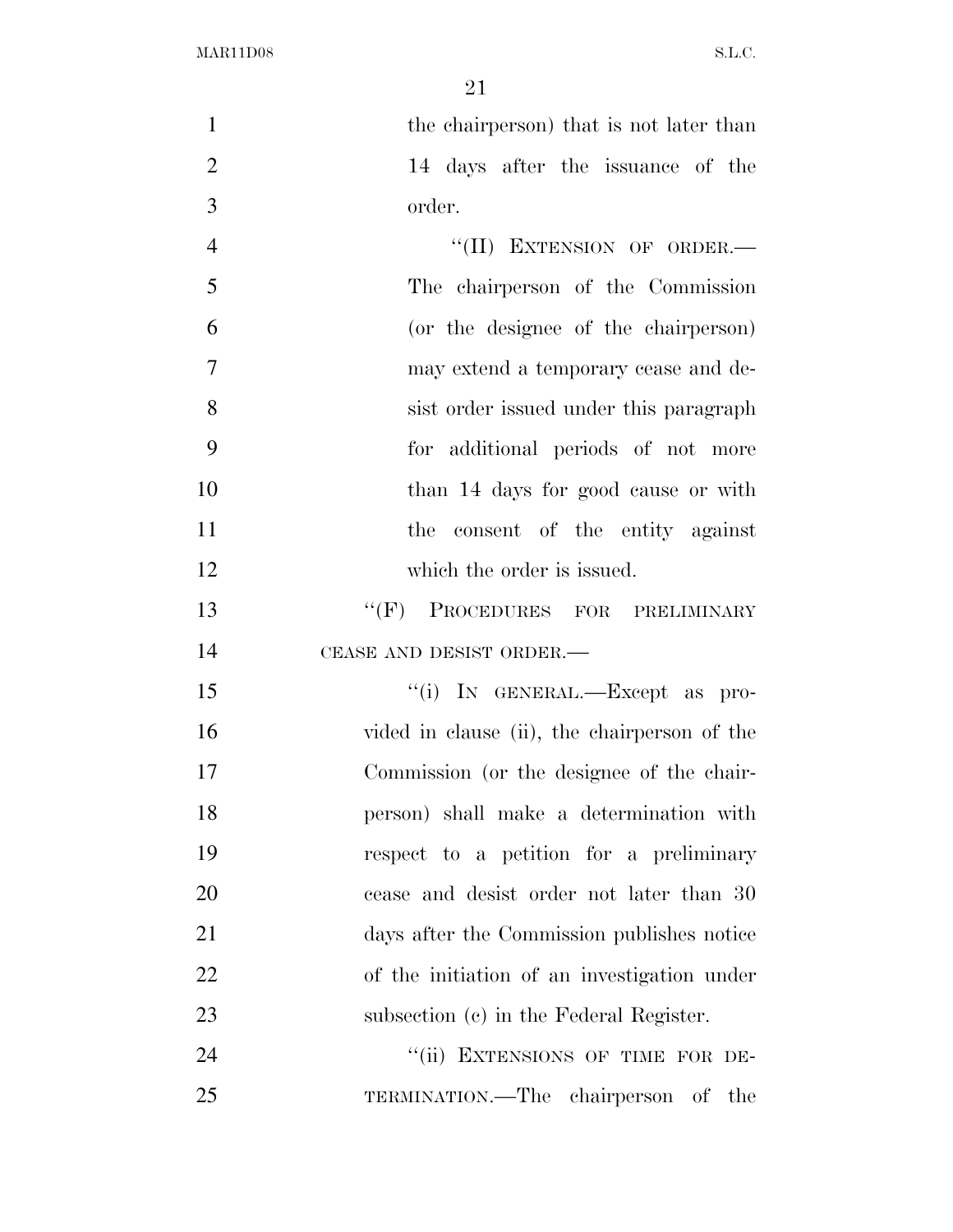| $\mathbf{1}$   | Commission (or the designee of the chair-   |
|----------------|---------------------------------------------|
| $\overline{2}$ | person) may extend the date by which the    |
| 3              | chairperson of the Commission (or the des-  |
| $\overline{4}$ | ignee of the chairperson) is required to    |
| 5              | make a determination under clause (i) with  |
| 6              | respect to a petition for a preliminary     |
| 7              | cease and desist order for an additional 30 |
| 8              | days if the chairperson of the Commission   |
| 9              | (or the designee of the chairperson)—       |
| 10             | $\lq\lq$ determines that the petition       |
| 11             | presents a more complicated case; and       |
| 12             | "(II) publishes in the Federal              |
| 13             | Register an explanation of why the          |
| 14             | chairperson of the Commission (or the       |
| 15             | designee of the chairperson) deter-         |
| 16             | mined that the case is more com-            |
| 17             | plicated under subclause (I).               |
| 18             | $``(G)$ BONDING REQUIREMENT.—               |
| 19             | "(i) IN GENERAL.—For purposes of            |
| 20             | discouraging the filing of frivolous peti-  |
| 21             | tions under subparagraph (A) for the        |
| 22             | issuance of a temporary or preliminary      |
| 23             | cease and desist orders, the chairperson of |
| 24             | the Commission (or the designee of the      |
| 25             | chairperson) may require a complainant      |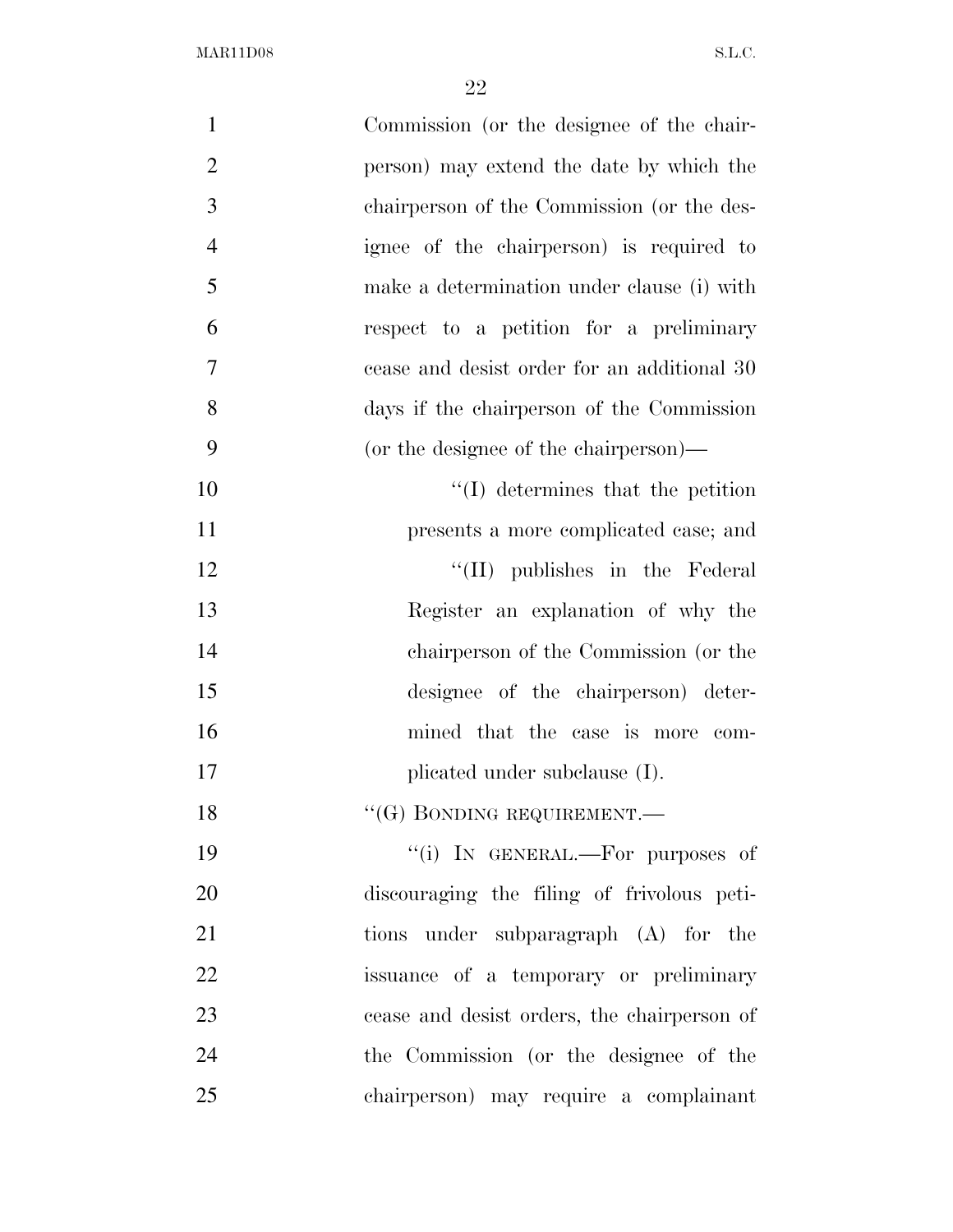1 that files a petition under subparagraph (A) to post a bond before issuing a tem- porary or preliminary cease and desist order.

5 "(ii) FORFEITURE OF BOND.—If, after issuing a temporary or preliminary cease and desist order under this para- graph, the Commission determines that the Internet site against which the order was issued was not an Internet site dedicated to infringing activity operated in violation of subsection (b), the Commission may, pursuant to such terms and conditions as the Commission prescribes, require the for- feiture of the bond posted by the complain- ant under clause (i) and the provision of the bond to the owner or the operator of 18 the Internet site.

**''(H) APPLICABILITY OF ADMINISTRATIVE**  PROCEDURE ACT.—The provisions of section 554 of title 5, United States Code, shall not apply with respect to the issuance of prelimi- nary or temporary cease and desist orders under this paragraph.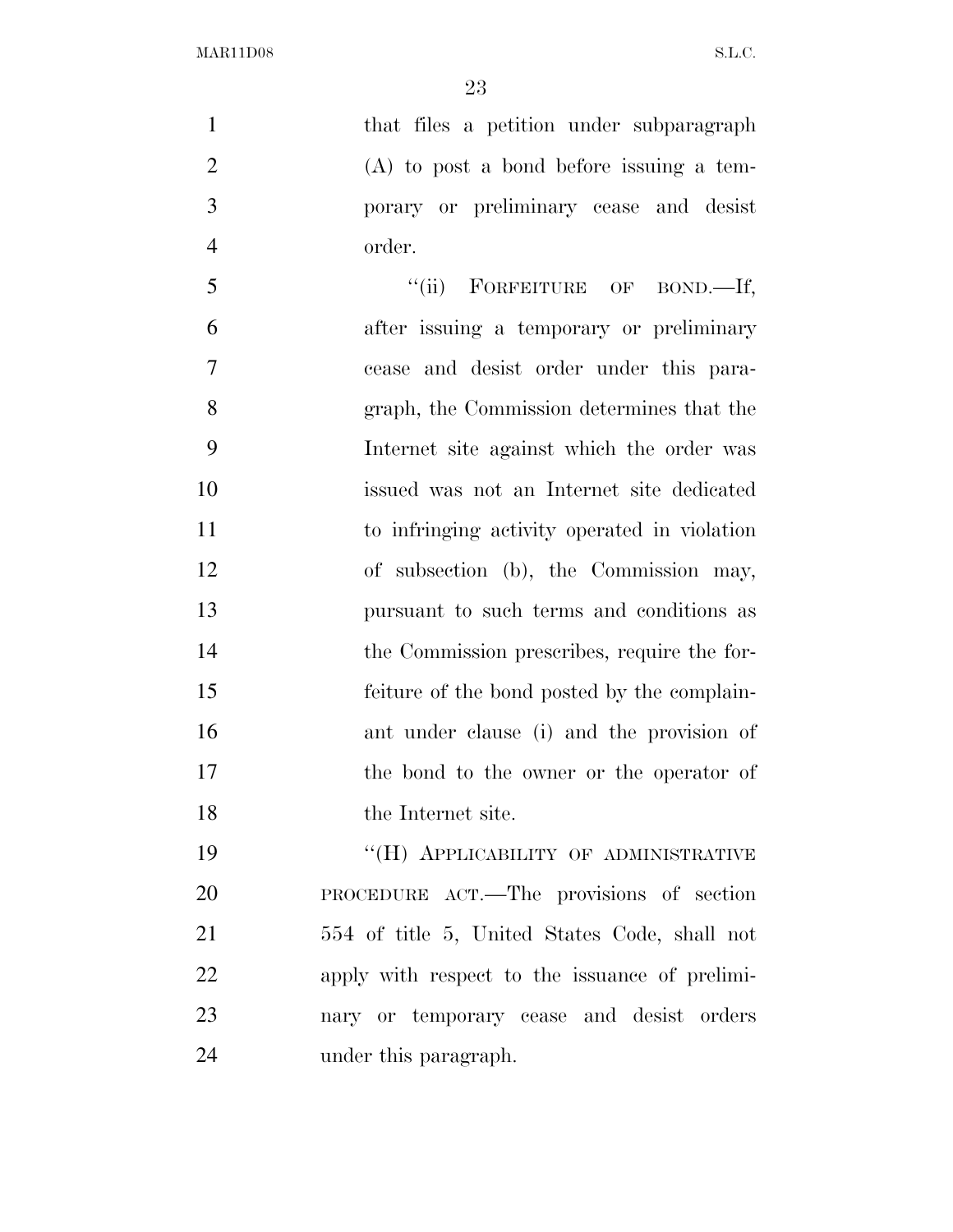| $\mathbf{1}$   | "(3) MODIFICATION OR REVOCATION OF OR-         |
|----------------|------------------------------------------------|
| $\overline{2}$ | DERS.-                                         |
| 3              | "(A) IN GENERAL.—At any time after the         |
| $\overline{4}$ | issuance of an order under this subsection, a  |
| 5              | motion to modify, suspend, or vacate the order |
| 6              | may be filed by—                               |
| $\tau$         | "(i) any entity, or owner or operator          |
| 8              | of property, bound by the order;               |
| 9              | "(ii) the owner or operator of the             |
| 10             | Internet site subject to the order;            |
| 11             | "(iii) any domain name registrar or            |
| 12             | registry that has registered or assigned the   |
| 13             | domain name of the Internet site subject       |
| 14             | to the order; or                               |
| 15             | "(iv) a financial transaction provider         |
| 16             | or Internet advertising service on which a     |
| 17             | copy of an order has been served pursuant      |
| 18             | to paragraph $(1)$ of subsection $(g)$ requir- |
| 19             | ing the provider or service to take action     |
| 20             | described in paragraph $(2)$ of that sub-      |
| 21             | section.                                       |
| 22             | "(B) RELIEF.—The Commission<br>shall           |
| 23             | modify, suspend, or vacate an order, as appro- |
| 24             | priate, if the Commission determines that—     |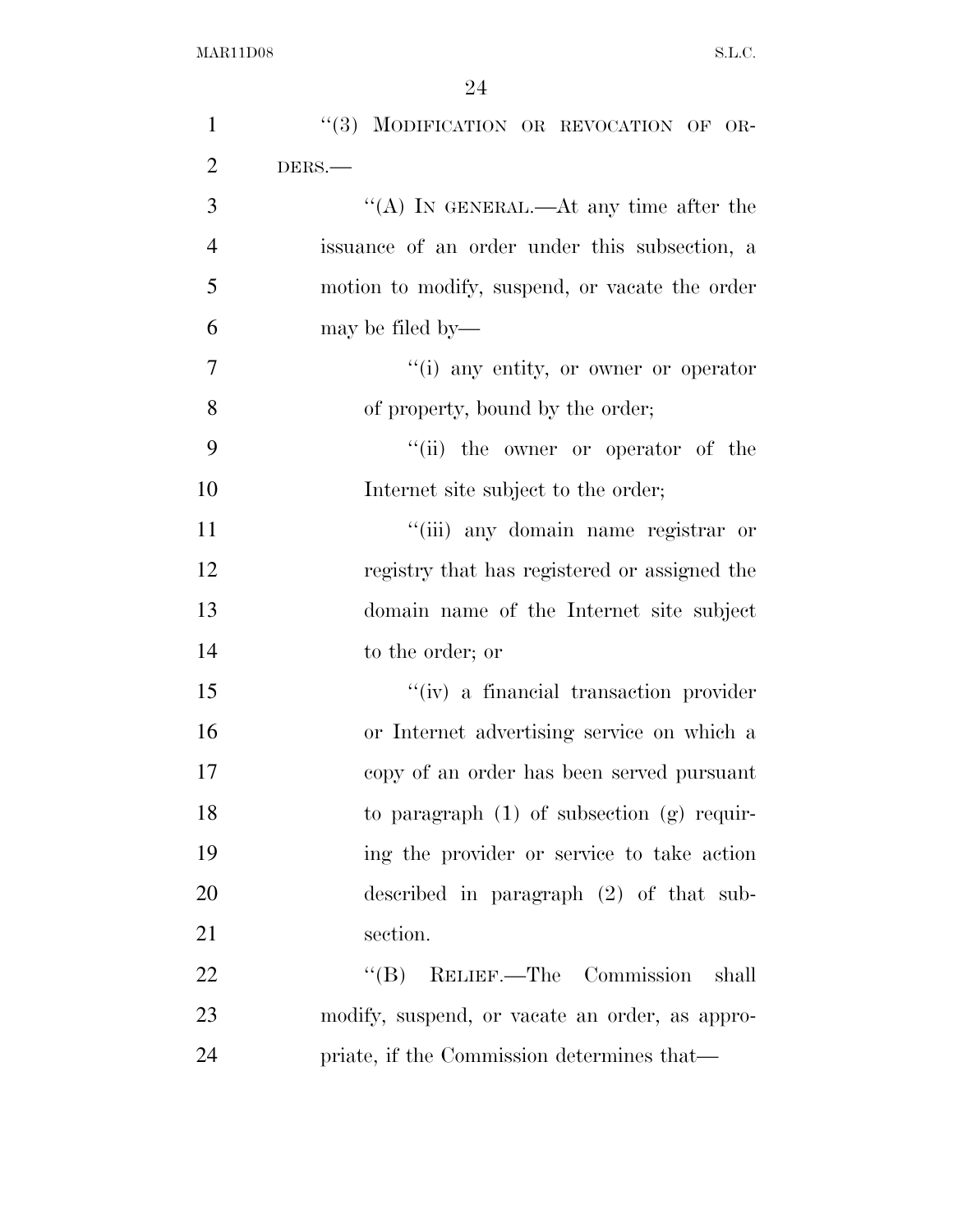| $\mathbf{1}$   | "(i) the Internet site subject to the                   |
|----------------|---------------------------------------------------------|
| $\overline{2}$ | order is no longer, or never was, an Inter-             |
| 3              | net site dedicated to infringing activity; or           |
| $\overline{4}$ | "(ii) the interests of justice require                  |
| 5              | that the order be modified, suspended, or               |
| 6              | vacated.                                                |
| $\overline{7}$ | "(C) CONSIDERATION.—In making a de-                     |
| 8              | termination under subparagraph (B), the Com-            |
| 9              | mission may consider whether the domain name            |
| 10             | of the Internet site subject to the order has ex-       |
| 11             | pired or has been re-registered by a different          |
| 12             | entity.                                                 |
| 13             | "(4) AMENDMENT OF ORDERS.—A complainant                 |
| 14             | may petition the Commission to amend an order           |
| 15             | issued under this subsection if an Internet site de-    |
| 16             | termined under subsection (e) to be an Internet site    |
| 17             | dedicated to infringing activity is accessible or has   |
| 18             | been reconstituted at a different domain name.          |
| 19             | "(5) OPPORTUNITY TO BE HEARD FOR CERTAIN                |
| 20             | ENTITIES.—Before the Commission issues an order         |
| 21             | under this subsection or modifies, suspends, vacates,   |
| 22             | or amends such an order under paragraph (3) or          |
| 23             | (4), a financial transaction provider or Internet ad-   |
| 24             | vertising service that intervened pursuant to sub-      |
| 25             | section $(d)(3)$ in an investigation or action relating |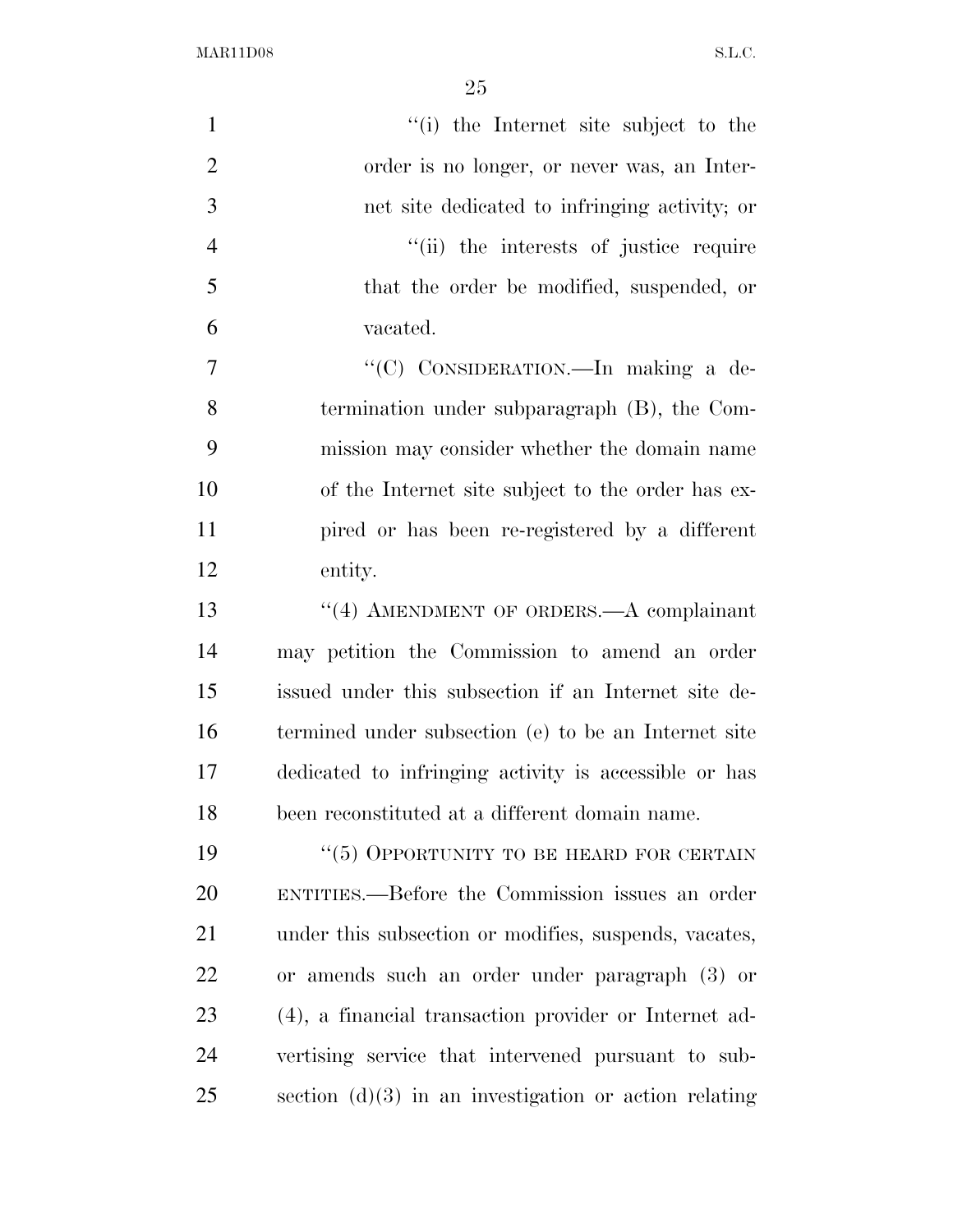to the order shall have an opportunity to be heard before the Commission with respect to whether the Commission should issue the order and the scope of relief available under the order or whether the Com- mission should modify, suspend, vacate, or amend the order, as the case may be. 7 "(6) EXPIRATION OF ORDERS WITH RESPECT TO INTERNET SITE.—An order issued under this subsection against an Internet site shall cease to have any force or effect upon expiration of the reg- istration of the domain name of the Internet site. ''(g) REQUIRED ACTIONS BASED ON COMMISSION ORDERS.—  $\frac{1}{2}$  (1) In GENERAL.—If the Commission reason-

 ably believes that a financial transaction provider or an Internet advertising service identified in a com- plaint pursuant to subsection  $(d)(3)$ , or any amend- ment to the complaint, supplies services to the Inter- net site that is subject to the order issued under subsection (f) with respect to the complaint—

21 "'(A) the Commission may give permission to the complainant to serve a copy of the order on the financial transaction provider or Internet advertising service, as the case may be;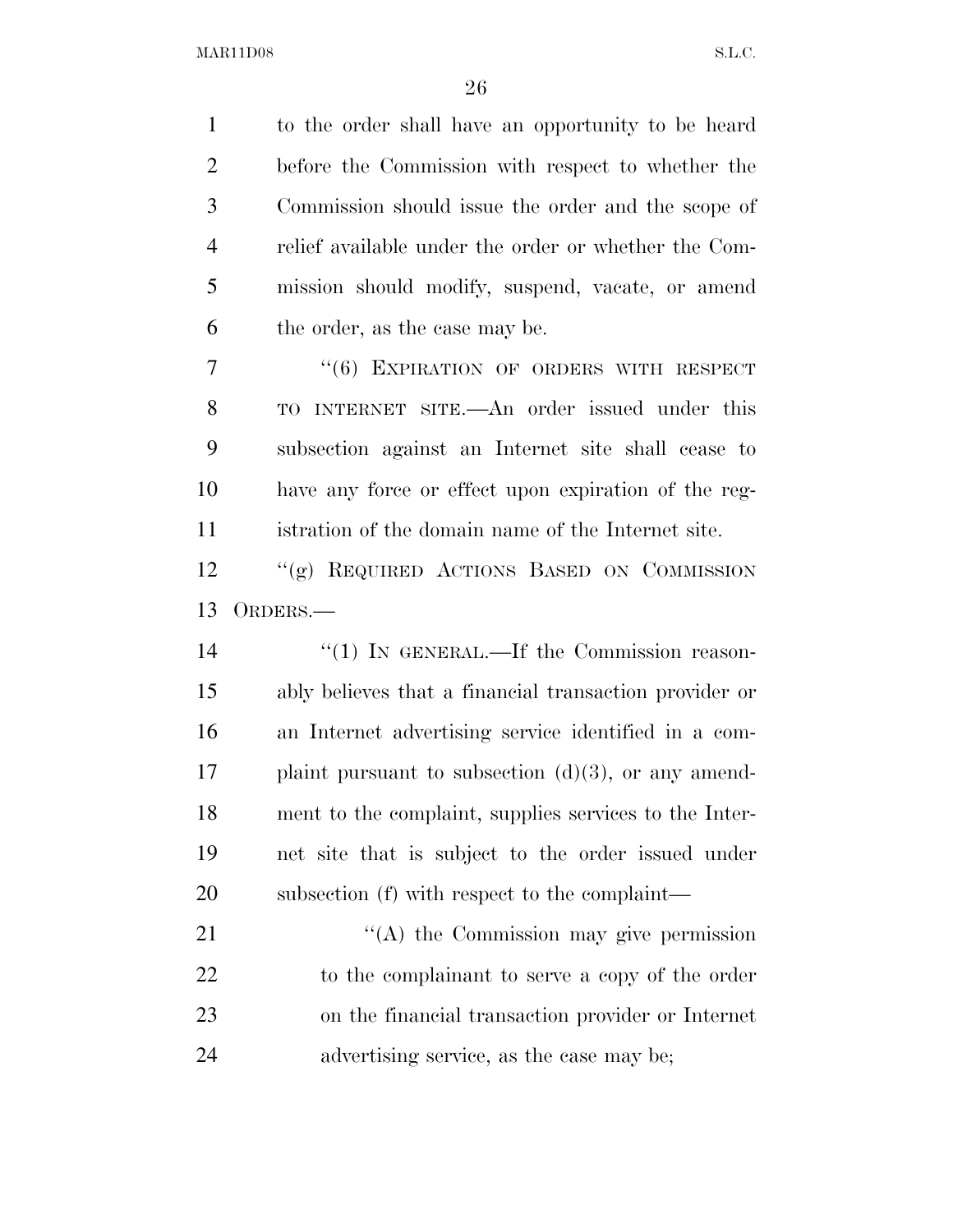| $\mathbf{1}$   | $\lq\lq$ ) if the Commission gives permission to |
|----------------|--------------------------------------------------|
| $\overline{2}$ | the complainant under subparagraph (A), the      |
| 3              | complainant shall file proof of service with the |
| $\overline{4}$ | Commission; and                                  |
| 5              | "(C) upon receiving a copy of the order          |
| 6              | pursuant to subparagraph $(A)$ , the financial   |
| $\overline{7}$ | transaction provider or Internet advertising     |
| 8              | service, as the case may be, shall implement the |
| 9              | measures described in paragraph $(2)$ .          |
| 10             | $\lq(2)$ MEASURES DESCRIBED.—The measures        |
| 11             | described in this paragraph are the following:   |
| 12             | "(A) MEASURES TO BE IMPLEMENTED BY               |
| 13             | FINANCIAL TRANSACTION PROVIDERS.-                |
| 14             | "(i) IN GENERAL.—Subject to clause               |
| 15             | (ii), a financial transaction provider shall     |
| 16             | take reasonable measures, as expeditiously       |
| 17             | as reasonable, designed to prevent or pro-       |
| 18             | hibit the completion of payment trans-           |
| 19             | actions by the provider that involve cus-        |
| 20             | tomers located in the United States and          |
| 21             | the Internet site subject to the order           |
| 22             | issued under subsection (f).                     |
| 23             | "(ii) LIMITATIONS ON MEASURES.—A                 |
| 24             | financial transaction provider may not be        |
| 25             | required pursuant to clause (i)—                 |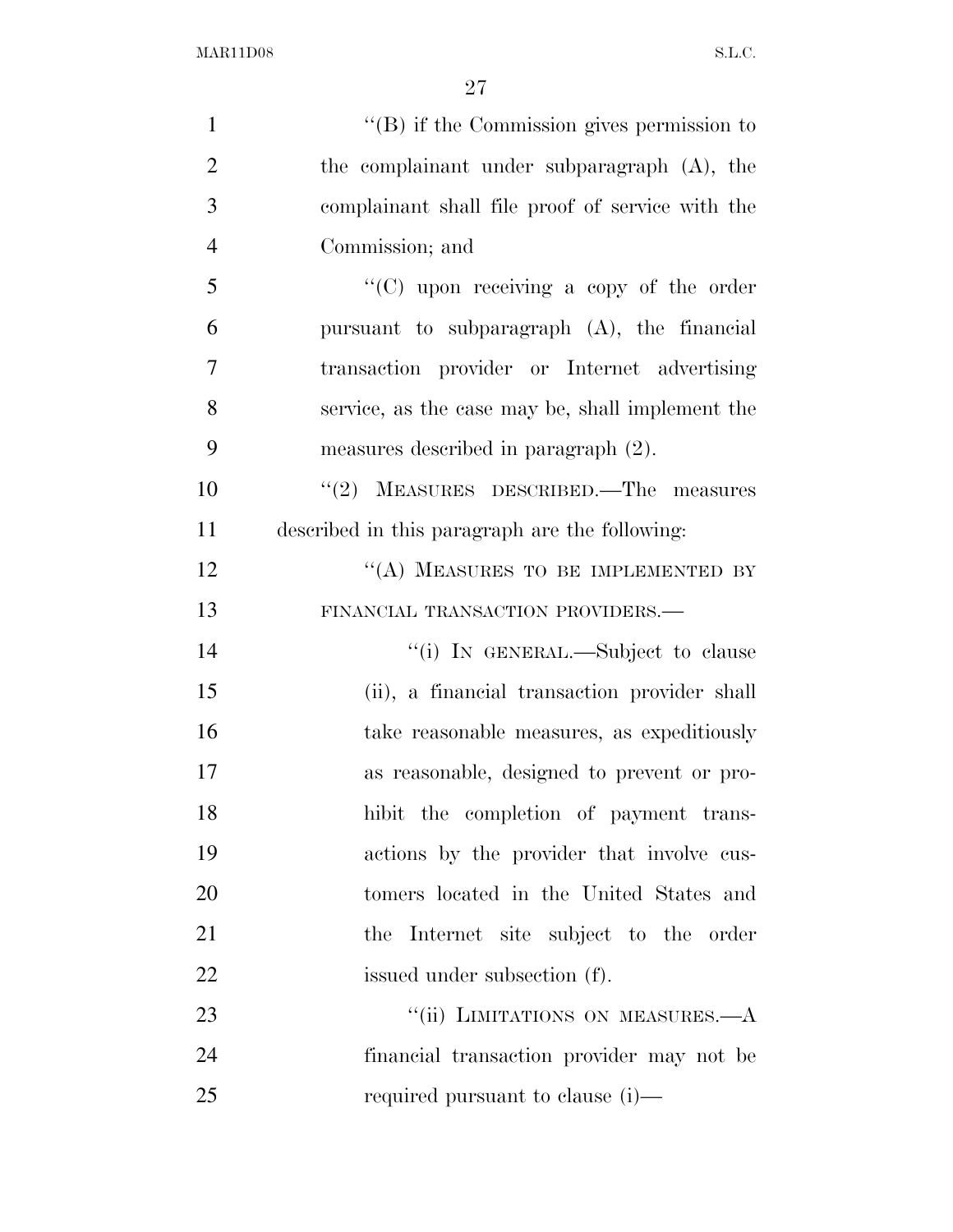| $\mathbf{1}$   | $\lq\lq$ to implement measures that          |
|----------------|----------------------------------------------|
| $\overline{2}$ | are not commercially reasonable;             |
| 3              | "(II) to modify services or facili-          |
| $\overline{4}$ | ties of the provider to comply with the      |
| 5              | order issued under subsection (f); or        |
| 6              | "(III) to prevent or prohibit the            |
| 7              | completion of a payment transaction          |
| 8              | if the provider could not reasonably         |
| 9              | determine in advance whether the en-         |
| 10             | tity was using the Internet site sub-        |
| 11             | ject to the order.                           |
| 12             | "(B) INTERNET ADVERTISING SERVICES.-         |
| 13             | "(i) IN GENERAL.—Subject to clause           |
| 14             | (ii), an Internet advertising service shall, |
| 15             | as expeditiously as reasonable, take tech-   |
| 16             | nically feasible measures intended to cease  |
| 17             | serving advertisements to the Internet site  |
| 18             | subject to the order issued under sub-       |
| 19             | section (f) in situations in which the serv- |
| 20             | ice would directly share revenues generated  |
| 21             | by the advertisements with the operator of   |
| 22             | the Internet site.                           |
| 23             | "(ii) LIMITATIONS ON MEASURES.-              |
| 24             | An Internet advertising service may not be   |
| 25             | required pursuant to clause (i)—             |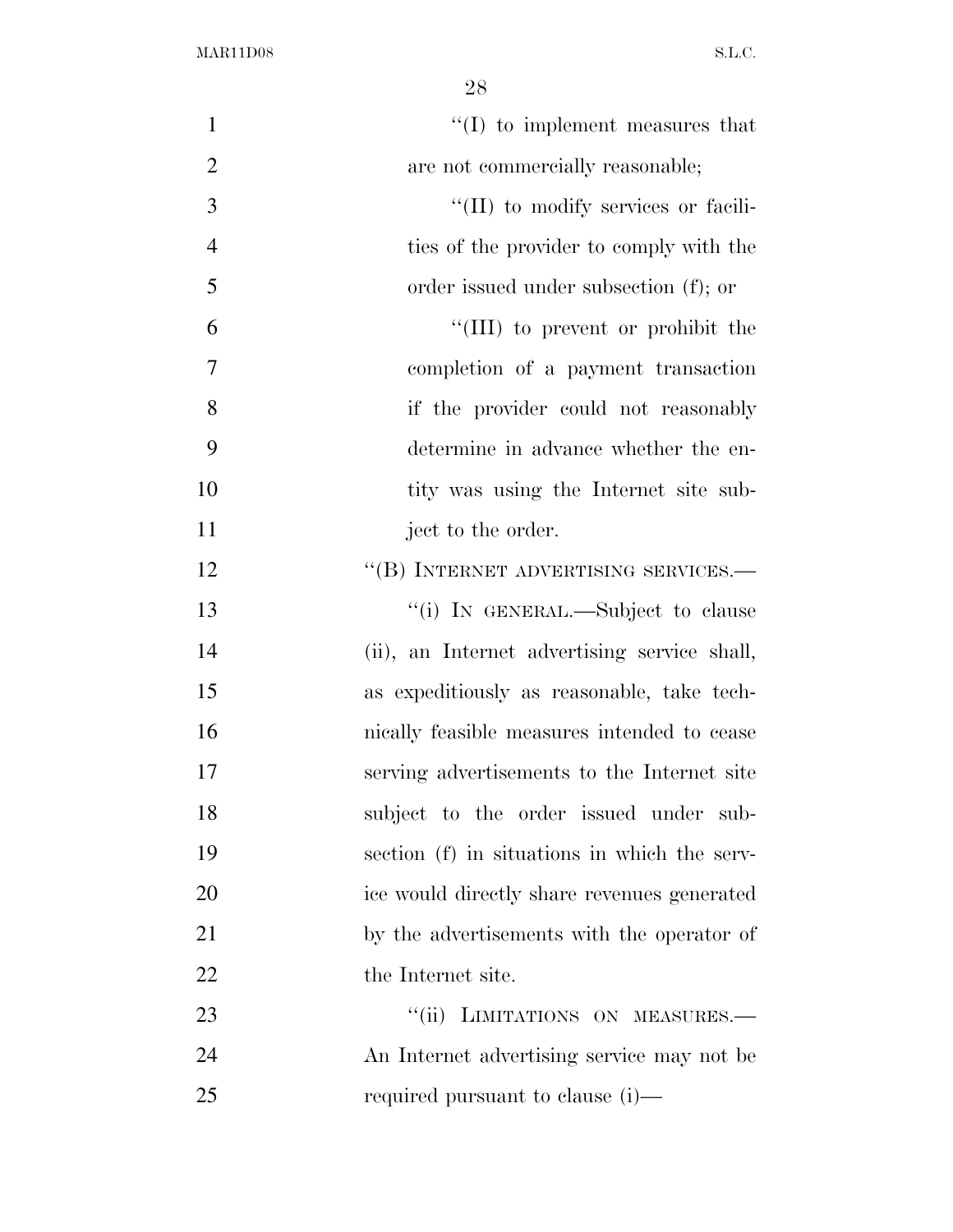| $\mathbf{1}$   | $\lq\lq$ to implement measures that                  |
|----------------|------------------------------------------------------|
| $\overline{2}$ | are not commercially reasonable;                     |
| 3              | $\lq\lq$ (II) to modify the services or fa-          |
| $\overline{4}$ | cilities of the service to comply with               |
| 5              | the order issued under subsection (f);               |
| 6              | <b>or</b>                                            |
| $\overline{7}$ | "(III) to cease serving an adver-                    |
| 8              | tisement to an Internet site if the                  |
| 9              | service could not reasonably determine               |
| 10             | before serving the advertisement that                |
| 11             | the advertisement was being served to                |
| 12             | the Internet site subject to the order.              |
| 13             | "(3) COMMUNICATION WITH USERS.—A finan-              |
| 14             | cial transaction provider or an Internet advertising |
| 15             | service required to implement measures described in  |
| 16             | paragraph (2) shall determine how to communicate     |
| 17             | with the users or customers of the provider or serv- |
| 18             | ice, as the case may be, with respect to those meas- |
| 19             | ures.                                                |
| 20             | $``(4)$ RULES OF CONSTRUCTION.—                      |
| 21             | "(A) LIMITATION ON OBLIGATIONS.—A fi-                |
| 22             | nancial transaction provider or an Internet ad-      |
| 23             | vertising service required to implement meas-        |
| 24             | ures described in paragraph (2) shall not be re-     |
| 25             | quired to take measures or actions in addition       |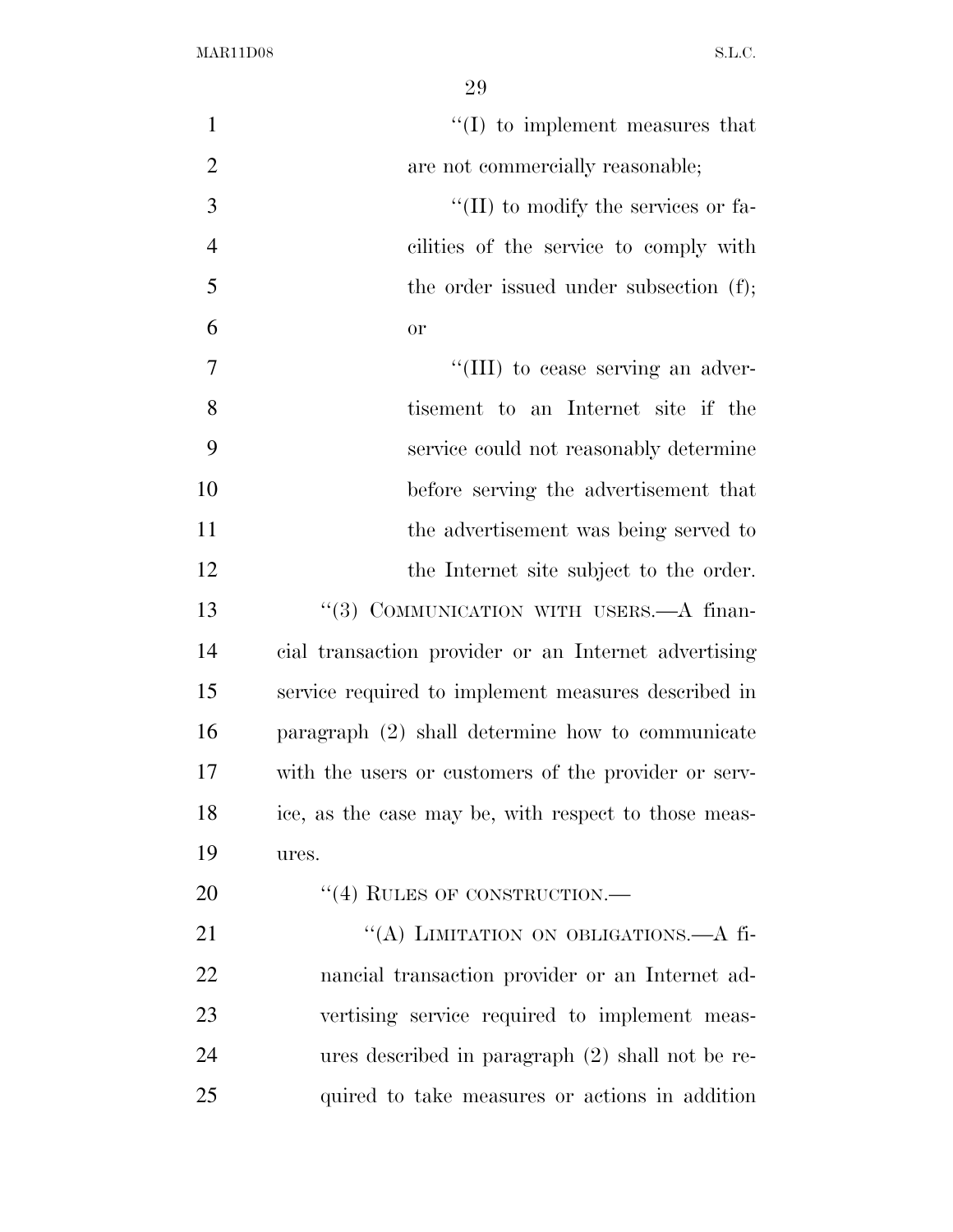to the measures described in paragraph (2) pur- suant to this section or an order issued under this section.

4 "(B) MANNER OF COMPLIANCE.—A finan- cial transaction provider or an Internet adver- tising service required to implement measures described in paragraph (2) shall be in compli- ance with this subsection if the provider or service, as the case may be, implements the measures described in that paragraph with re- spect to accounts of the provider or service, as 12 the case may be, as of the date on which a copy of an order is served under paragraph (1) or, if applicable, the date on which the order is modified or amended under paragraph (3) or (4) of subsection (f).

17 "(5) ACTIONS PURSUANT TO COMMISSION ORDER.—

19 "(A) IMMUNITY FROM CIVIL ACTIONS.—No cause of action shall lie in any court against a financial transaction provider or an Internet ad- vertising service on which a copy of an order is served under paragraph (1), or against any di-rector, officer, employee, or agent thereof, other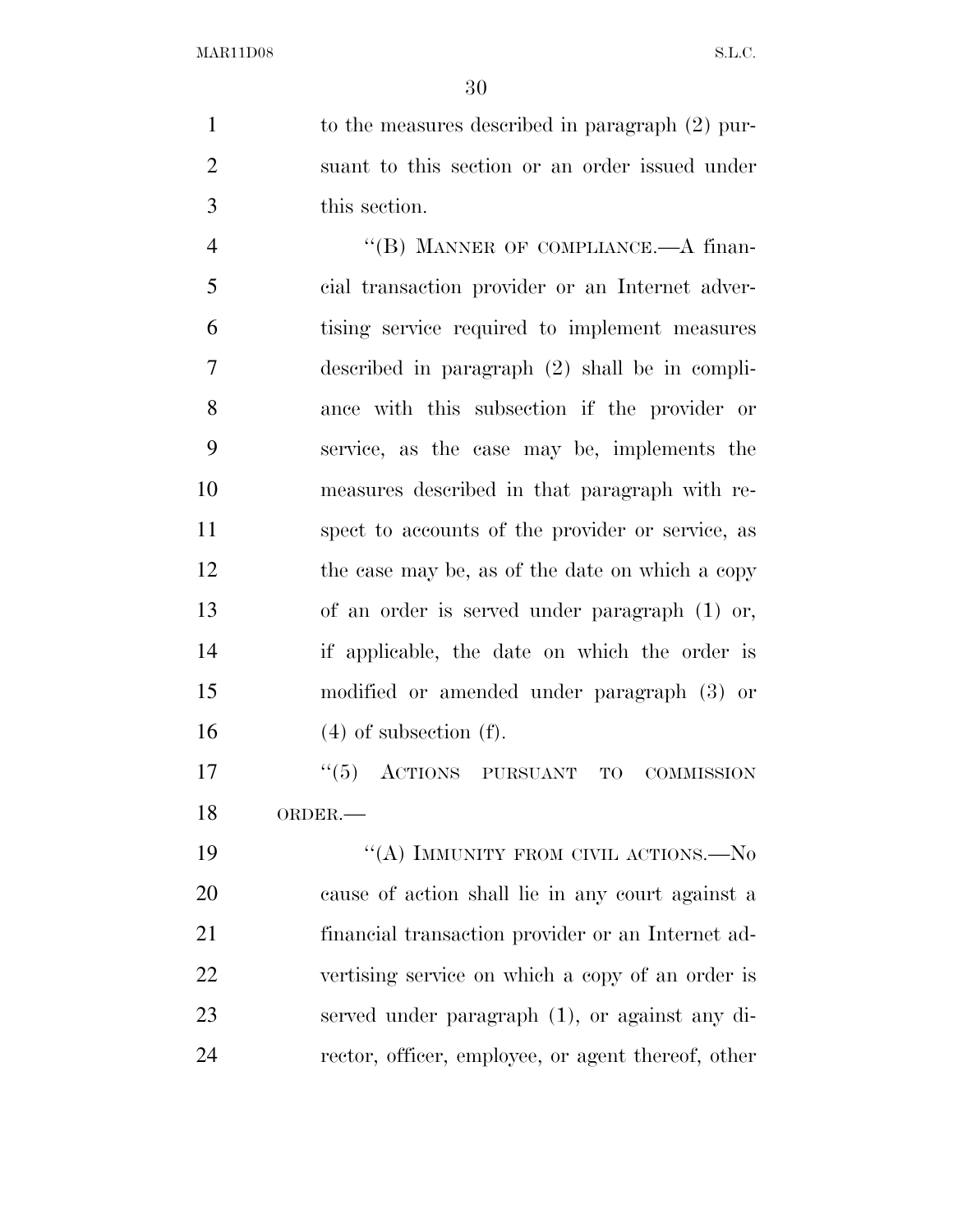| $\mathbf{1}$   | than in an action pursuant to subsection (h),     |
|----------------|---------------------------------------------------|
| $\overline{2}$ | $for-$                                            |
| 3              | "(i) any act reasonably designed to               |
| $\overline{4}$ | comply with this subsection or reasonably         |
| 5              | arising from the order; or                        |
| 6              | "(ii) any act, failure, or inability to           |
| 7              | meet the obligations under this subsection        |
| 8              | of the provider or service if the provider or     |
| 9              | service, as the case may be, makes a good         |
| 10             | faith effort to comply with such obliga-          |
| 11             | tions.                                            |
| 12             | "(B) IMMUNITY FROM LIABILITY.—A fi-               |
| 13             | nancial transaction provider or an Internet ad-   |
| 14             | vertising service on which a copy of an order is  |
| 15             | served under paragraph (1), and any director,     |
| 16             | officer, employee, or agent thereof, shall not be |
| 17             | liable to any person for any acts reasonably de-  |
| 18             | signed to comply with this subsection or reason-  |
| 19             | ably arising from the order, other than in an     |
| 20             | action pursuant to subsection (h).                |
| 21             | "(C) IMMUNITY FROM ACTIONS OF THIRD               |
| 22             | PARTIES.—An action taken by a third party to      |
| 23             | circumvent any measures implemented pursuant      |
| 24             | to an order served on a financial transaction     |
| 25             | provider or Internet advertising service under    |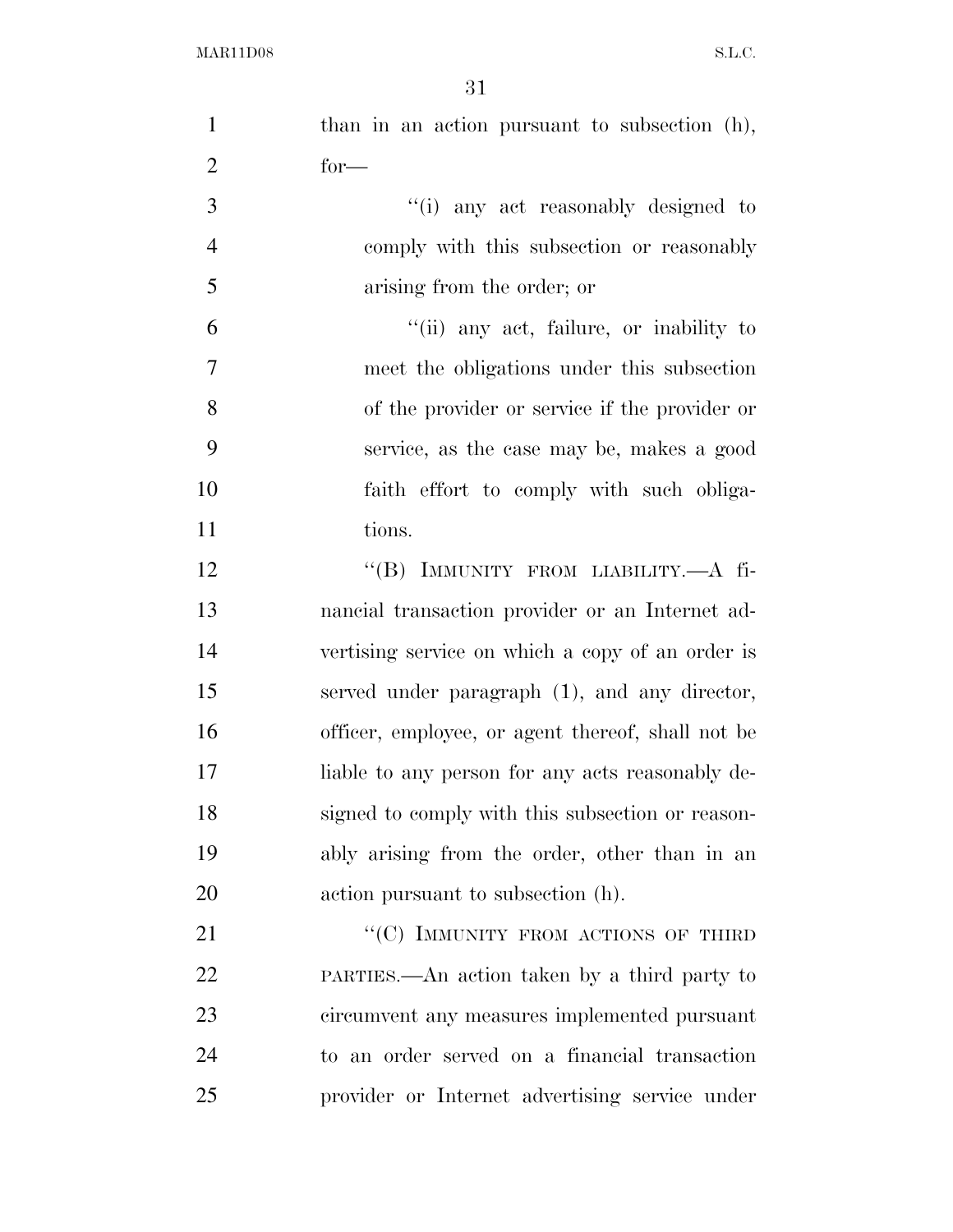| $\mathbf{1}$   | paragraph (1) may not be used by any person            |
|----------------|--------------------------------------------------------|
| $\overline{2}$ | in any claim or cause of action against the pro-       |
| 3              | vider or service, as the case may be, other than       |
| $\overline{4}$ | in an action pursuant to subsection (h).               |
| 5              | "(h) ENFORCEMENT OF ORDERS.-                           |
| 6              | "(1) IN GENERAL.—In order to compel compli-            |
| 7              | ance with this section, the Attorney General may       |
| 8              | bring an action for injunctive relief against any per- |
| 9              | son subject to an order issued under subsection (f)    |
| 10             | or on which such an order is served under subsection   |
| 11             | (g) that knowingly and willfully fails to comply with  |
| 12             | the order.                                             |
| 13             | "(2) RULE OF CONSTRUCTION.—The authority               |
| 14             | granted to the Attorney General under paragraph        |
| 15             | (1) shall be the sole legal remedy for enforcing the   |
| 16             | obligations under subsection (g) of a financial trans- |
| 17             | action provider or Internet advertising service on     |
| 18             | which an order is served under paragraph (1) of        |
| 19             | that subsection.                                       |
| 20             | $(3)$ AFFIRMATIVE DEFENSES.—A defendant in             |
| 21             | an action commenced under paragraph (1) may es-        |
| 22             | tablish an affirmative defense by showing that the     |
| 23             | defendant does not have the technical means to com-    |
| 24             | ply with this section without incurring an unreason-   |
| 25             | able economic burden or that the order is incon-       |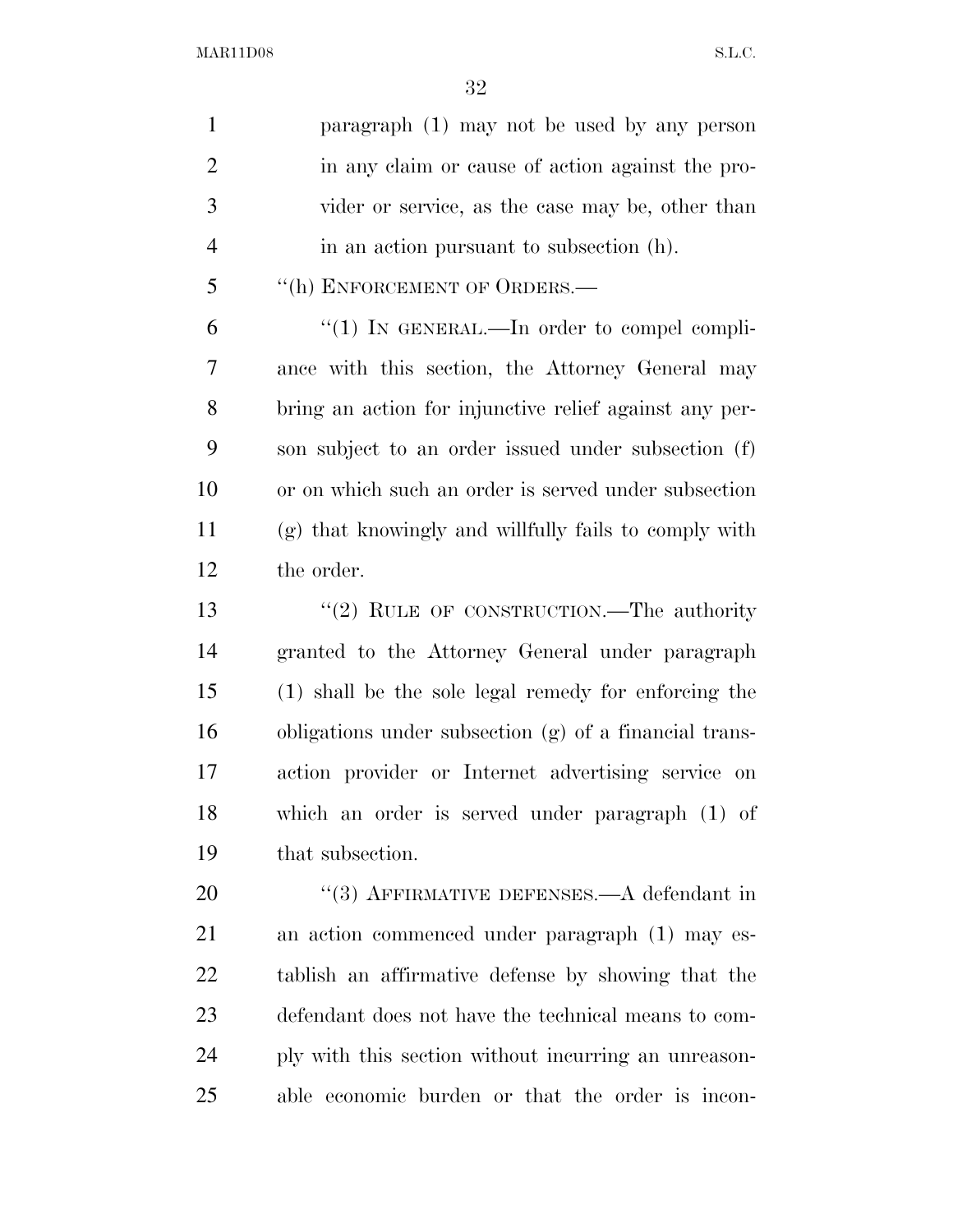sistent with this section. That showing shall serve as a defense only to the extent of the inability of the defendant to comply or to the extent of the incon-sistency.

 ''(i) SANCTIONS FOR ABUSE OF PROCESS AND DIS- COVERY.—The Commission may, by rule, prescribe sanc- tions for abuse of process in a manner consistent with the provisions of rule 11 and rule 37 of the Federal Rules of Civil Procedure.

10 "(j) IMMUNITY FOR ENFORCEMENT OF ORDERS.— No cause of action shall lie in any court, no person may rely on any claim or cause of action, and no liability for damages to any person shall be granted, against a finan- cial transaction provider or Internet advertising service for 15 taking any action pursuant to subsection  $(g)(2)$  with re- spect to an Internet site, or otherwise declining to serve or terminating transactions with an Internet site, in the reasonable belief based on credible evidence that—

 ''(1) the Internet site is an Internet site dedi-cated to infringing activity; and

21  $\frac{1}{2}$  the action is consistent with the terms of service and other contractual obligations of the pro-vider or service, as the case may be.

24 "(k) IMMUNITY FOR TAKING VOLUNTARY ACTION AGAINST SITES THAT ENDANGER PUBLIC HEALTH.—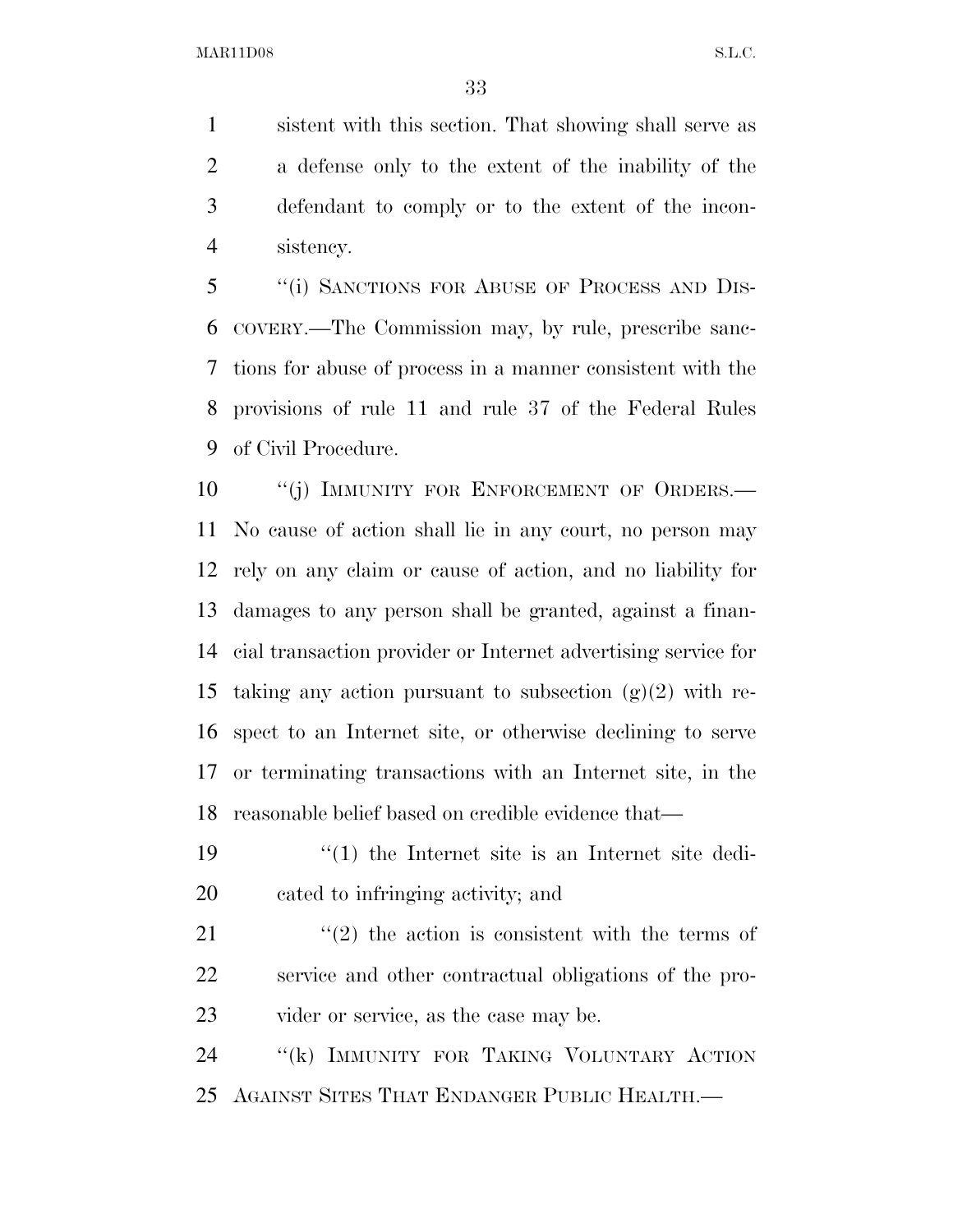| $\mathbf{1}$   | $``(1)$ REFUSAL OF SERVICE.—A financial trans-         |
|----------------|--------------------------------------------------------|
| $\overline{2}$ | action provider or Internet advertising service, act-  |
| 3              | ing in good faith and based on credible evidence,      |
| $\overline{4}$ | may cease providing or refuse to provide services to   |
| 5              | an Internet site the provider or service determines to |
| 6              | be an Internet site that endangers the public health.  |
| 7              | "(2) IMMUNITY FROM LIABILITY.—A financial              |
| 8              | transaction provider or Internet advertising service   |
| 9              | described in paragraph (1), including its directors,   |
| 10             | officers, employees, or agents, that ceases or refuses |
| 11             | to provide services under that paragraph shall not be  |
| 12             | liable to any person under any Federal or State law    |
| 13             | for ceasing or refusing to provide such services.      |
| 14             | $\cdot\cdot(3)$ DEFINITIONS.—In this subsection:       |
| 15             | "(A) $DruG$ .—The term 'drug' has the                  |
| 16             | meaning given that term in section $201(g)(1)$ of      |
| 17             | the Federal Food, Drug, and Cosmetic Act (21)          |
| 18             | U.S.C. $321(g)(1)$ ).                                  |
| 19             | "(B) INTERNET SITE THAT ENDANGERS                      |
| 20             | THE PUBLIC HEALTH.—The term 'Internet site             |
| 21             | that endangers the public health' means an             |
| 22             | Internet site that is primarily designed or oper-      |
| 23             | ated for the purpose of, has only limited pur-         |
| 24             | pose or use other than, or is marketed by its          |
| 25             | operator or another person acting in concert           |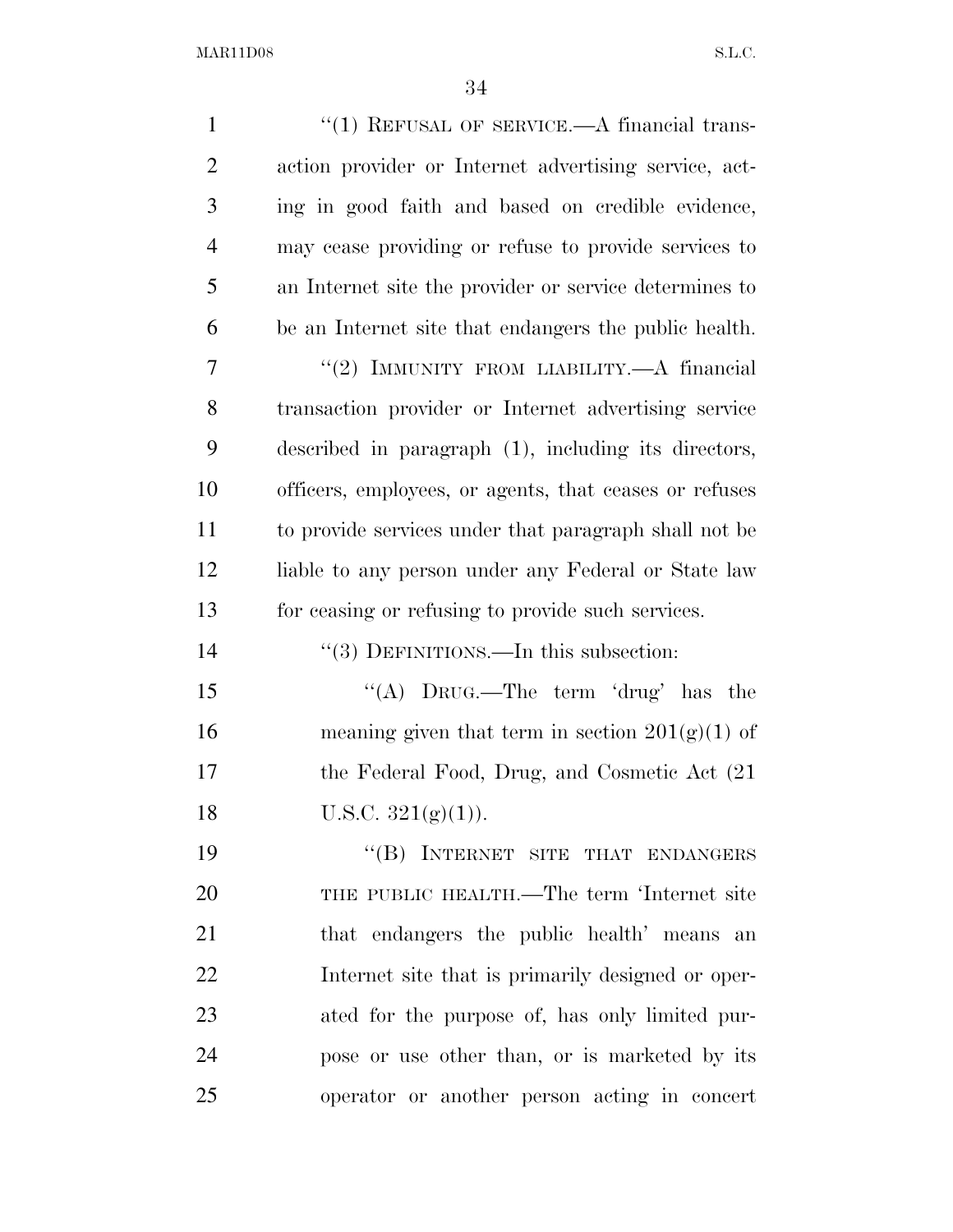| $\mathbf{1}$   | with that operator for use in offering, selling,           |
|----------------|------------------------------------------------------------|
| $\overline{2}$ | dispensing, or distributing any prescription               |
| 3              | medication, and does so regularly without a                |
| $\overline{4}$ | valid prescription.                                        |
| 5              | "(C) PRESCRIPTION MEDICATION.—The                          |
| 6              | term 'prescription medication' means a drug                |
| $\overline{7}$ | that is subject to section $503(b)$ of the Federal         |
| 8              | Food, Drug, and Cosmetic Act (21 U.S.C.                    |
| 9              | $353(b)$ ).                                                |
| 10             | $``(D)$ VALID PRESCRIPTION.—The term                       |
| 11             | 'valid prescription' has the meaning given that            |
| 12             | term in section $309(e)(2)(A)$ of the Controlled           |
| 13             | Substances Act $(21 \text{ U.S.C. } 829(e)(2)(\text{A})).$ |
| 14             | "(1) SAVINGS CLAUSES.—                                     |
| 15             | " $(1)$ IN GENERAL.—Nothing in this section                |
| 16             | shall be construed to limit or expand civil or criminal    |
| 17             | remedies available to any person (including the            |
| 18             | United States) for activities that infringe intellectual   |
| 19             | property rights on the Internet pursuant to any            |
| 20             | other Federal or State law.                                |
| 21             | "(2) RULE OF CONSTRUCTION RELATING TO VI-                  |
| 22             | CARIOUS OR CONTRIBUTORY LIABILITY.—Nothing in              |
| 23             | this section shall be construed—                           |
| 24             | $\lq\lq$ to enlarge or diminish vicarious or               |
| 25             | contributory liability for any cause of action             |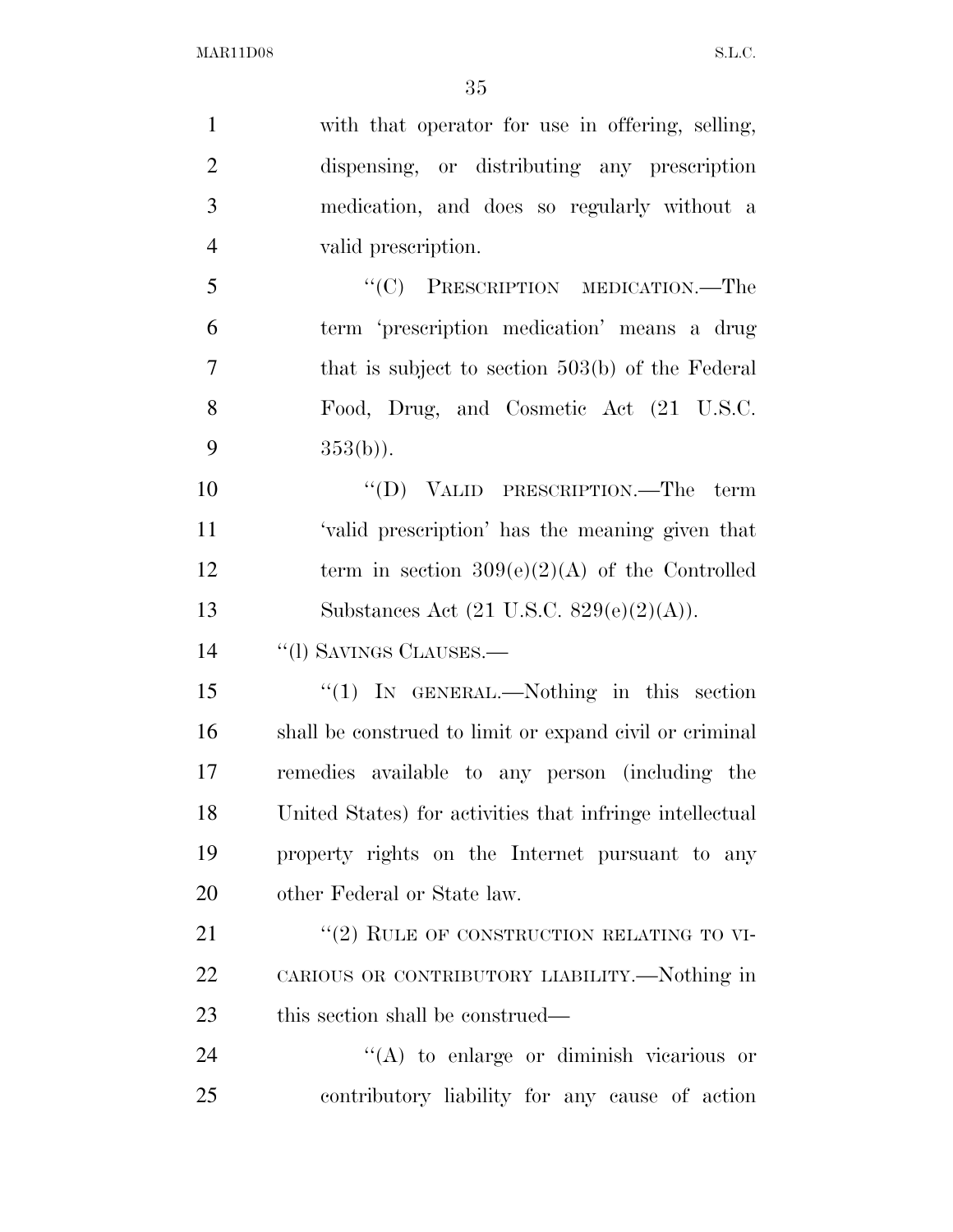available under title 17, United States Code, or the Lanham Act, including any limitations on liability under section 512 of such title 17; or ''(B) to create an obligation to take action pursuant to subsection (k).

6 "(3) RULE OF CONSTRUCTION RELATING TO LIMITATIONS, EXCEPTIONS, AND DEFENSES.—Noth- ing in this section shall be construed to affect, limit, or deny application of any limitation, exception, or defense to copyright or trademark causes of action, including fair use and other exceptions, limitations, or defenses available to any person pursuant to any other Federal or State law.

14 "(4) RULE OF CONSTRUCTION RELATING TO CIVIL ACTIONS.—The issuance of an order and ac- tions taken or not taken pursuant to this section shall be inadmissible as evidence in any civil action (other than an action under this section to enforce compliance with subsection (b)) to establish that a party who has received, or is otherwise made aware of, such an order has knowledge regarding any in- fringing activities relating to the Internet site sub-23 ject to the order, including under section 512 of title 17, United States Code, in determining whether any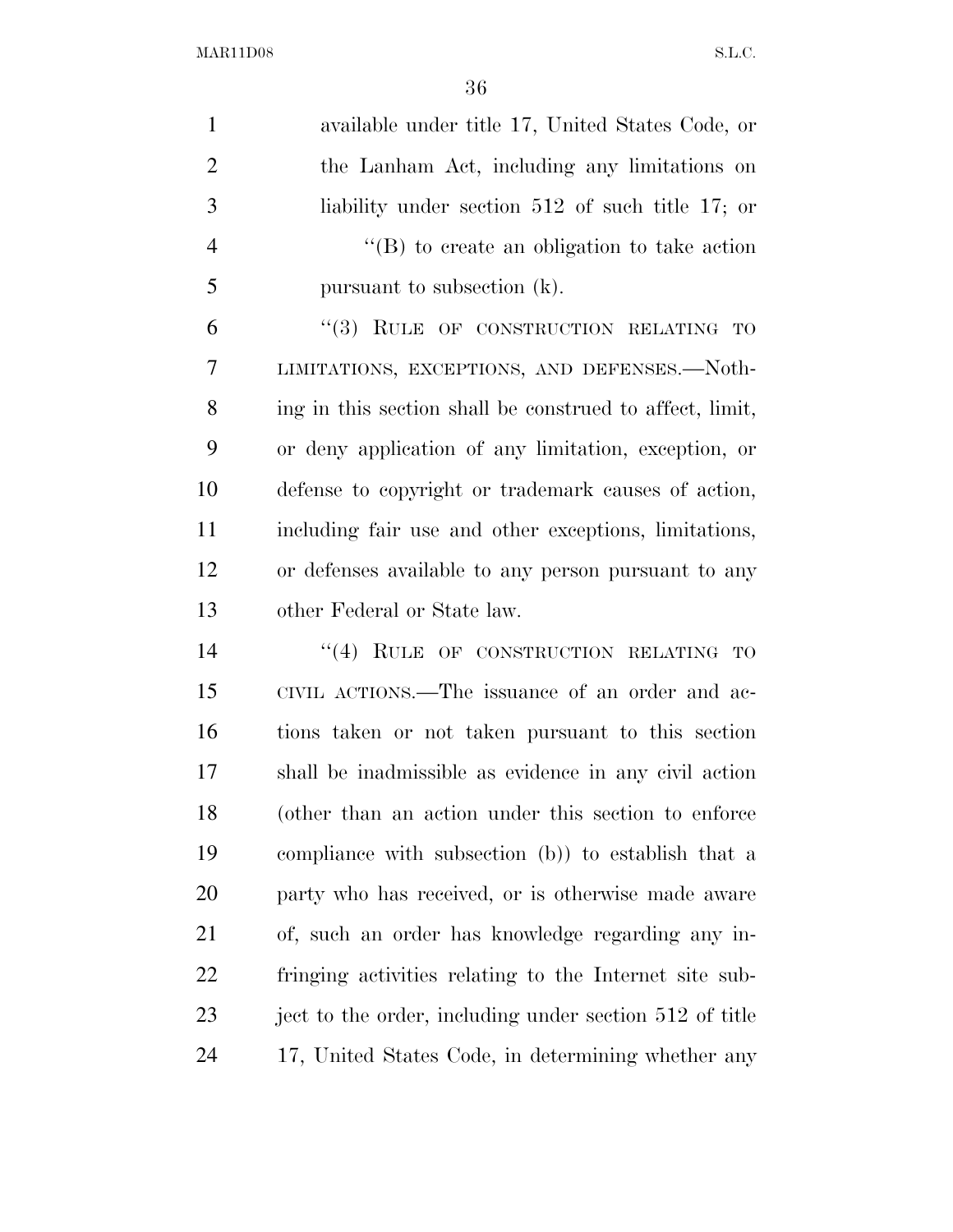| $\mathbf{1}$   | service provider had actual knowledge or should have |
|----------------|------------------------------------------------------|
| $\overline{2}$ | known of the infringing activity.".                  |
| 3              | (b) DISCLOSURE OF CONFIDENTIAL INFORMA-              |
| $\overline{4}$ | TION.—Section $337(n)$ of the Tariff Act of 1930 (19 |
| 5              | U.S.C. $1337(n)$ is amended—                         |
| 6              | $(1)$ in paragraph $(1)$ , by inserting "or section  |
| 7              | 337A" after "this section"; and                      |
| 8              | $(2)$ in paragraph $(2)$ —                           |
| 9              | $(A)$ in subparagraph $(A)$ —                        |
| 10             | (i) in clause (ii), by striking " $(j)$ " and        |
| 11             | inserting $\lq\lq(j)$ of this section";              |
| 12             | (ii) in clause (iii), by striking $\lq\lq$ (g), a    |
| 13             | cease and desist order issued pursuant to            |
| 14             | subsection (f), or a consent order issued            |
| 15             | pursuant to subsection $(e)$ " and inserting         |
| 16             | " $(g)$ of this section, a cease and desist          |
| 17             | order issued pursuant to subsection (f) of           |
| 18             | this section or subsection (f) of section            |
| 19             | 337A, or a consent order issued pursuant             |
| 20             | to subsection (c) of this section or sub-            |
| 21             | section (d) of section $337A$ "; and                 |
| 22             | (iii) in clause (iv), by striking $"(i)$ , or        |
| 23             | a consent order issued under this section"           |
| 24             | and inserting "(i) of this section or sub-           |
| 25             | section (f) of section 337A, or a consent            |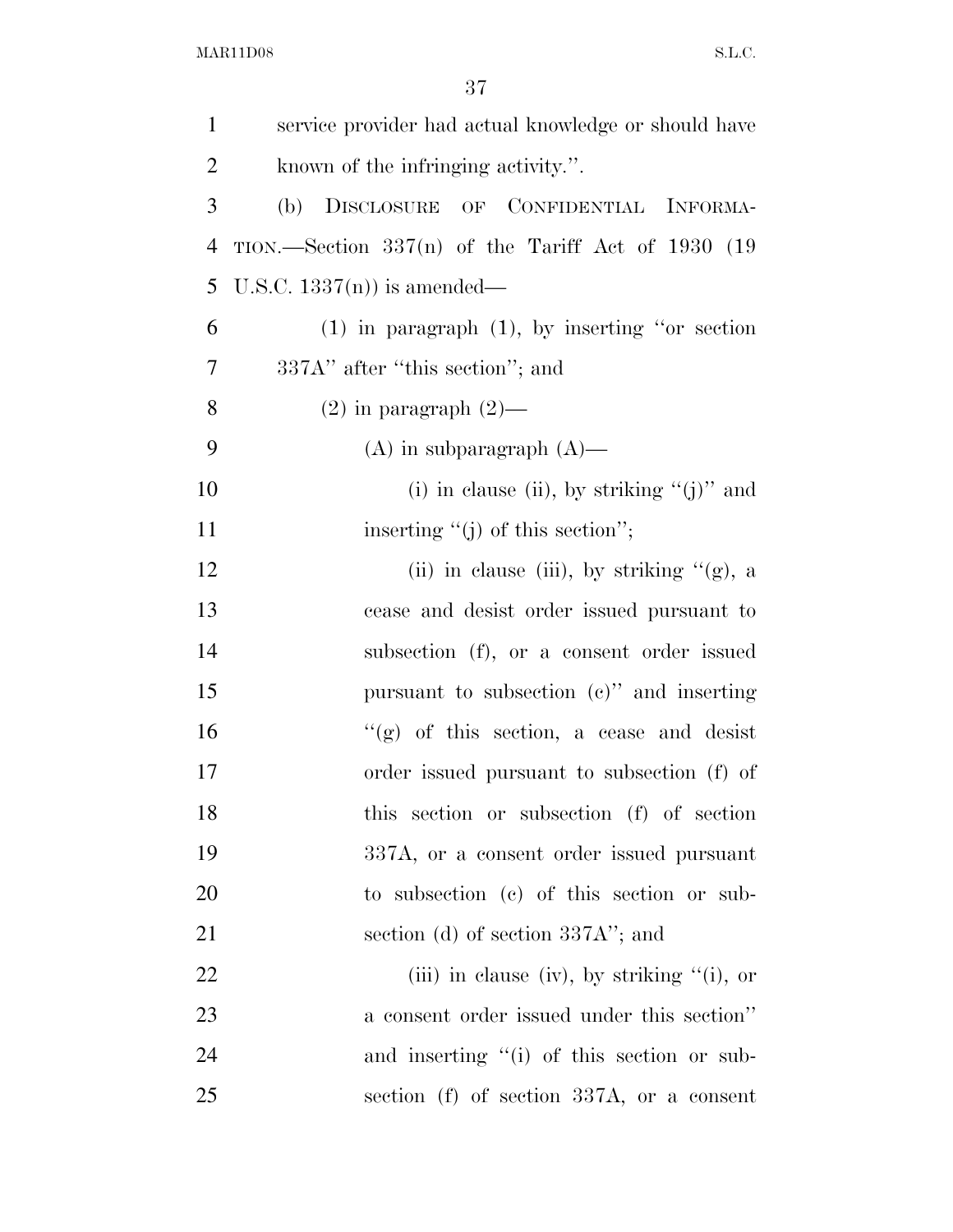| $\mathbf{1}$   | order issued under this section or sub-                    |
|----------------|------------------------------------------------------------|
| $\overline{2}$ | section (d) of section $337A$ ";                           |
| 3              | (B) in subparagraph $(B)$ , by striking "(j)"              |
| $\overline{4}$ | and inserting $\lq\lq(j)$ of this section or subsection    |
| 5              | $(e)(5)$ of section 337A"; and                             |
| 6              | (C) in subparagraph (C), by striking " $(g)$ "             |
| $\overline{7}$ | and inserting $\lq\lq$ of this section".                   |
| 8              | SEC. 3. APPOINTMENT OF HEARING OFFICERS FOR PRO-           |
| 9              | CEEDINGS UNDER SECTIONS 337 AND 337A OF                    |
| 10             | THE TARIFF ACT OF 1930.                                    |
| 11             | Title III of the Tariff Act of 1930 (19 U.S.C. 1304)       |
| 12             | et seq.), as amended by section 2, is further amended by   |
|                | 13 inserting after section 337A the following:             |
| 14             | "SEC. 337B. SECTION 337 JUDGES.                            |
| 15             | "(a) IN GENERAL.—Notwithstanding section $556(b)$          |
|                | 16 of title 5, United States Code, the Commission may ap-  |
|                | 17 point hearing officers, other than administrative law   |
|                | 18 judges appointed under section 3105 of title 5, United  |
| 19             | States Code, to preside at the taking of evidence at hear- |
|                | 20 ings required by sections 337 and 337A and to make ini- |
| 21             | tial and recommended decisions in accordance with sec-     |
| 22             | tions 554, 556, and 557 of such title in investigations    |
| 23             | under sections 337 and 337A. The hearing officers ap-      |
| 24             | pointed under this subsection shall be known as 'section   |
| 25             | $337$ judges'.                                             |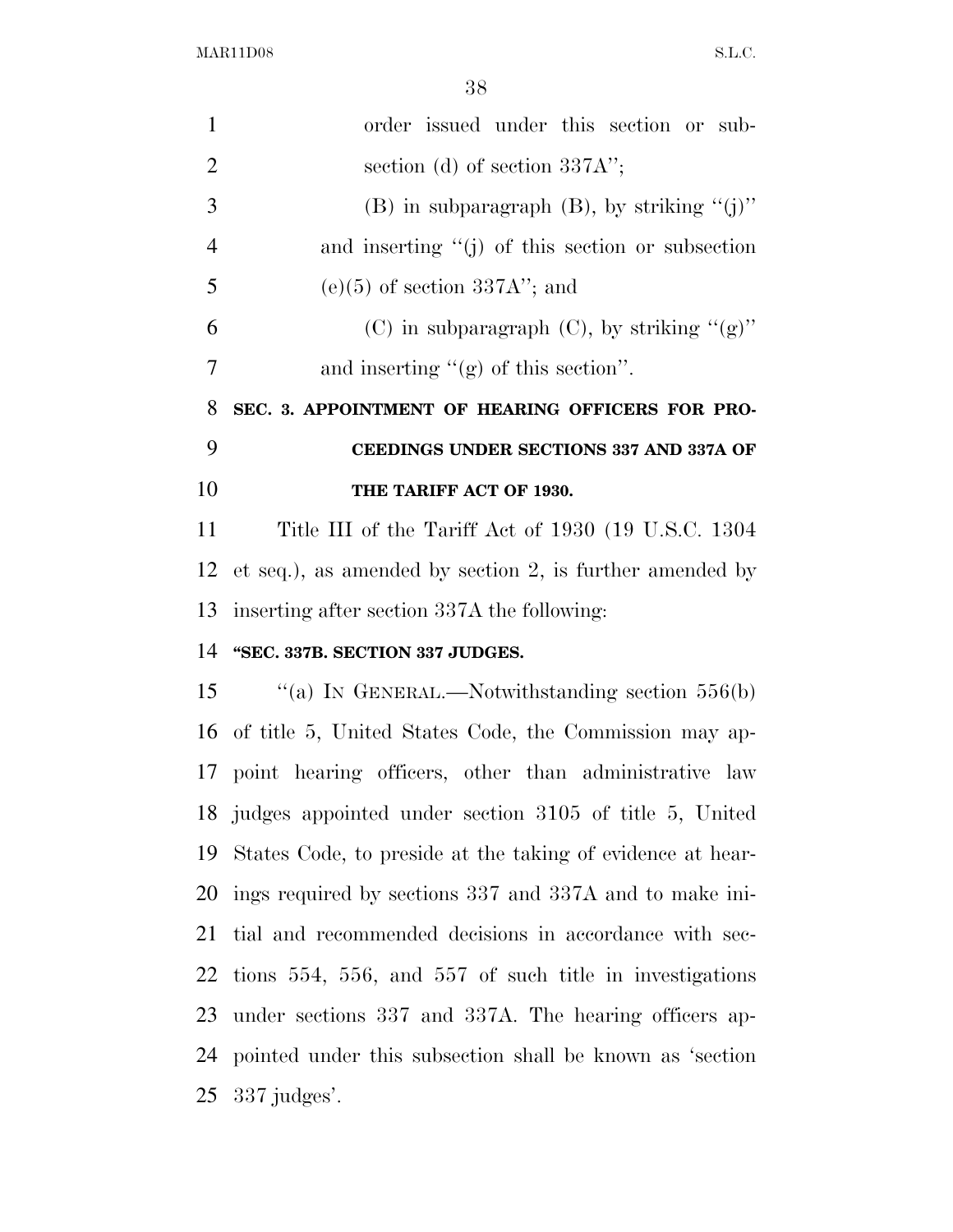''(b) QUALIFICATIONS.—An individual appointed as a section 337 judge under paragraph (1) shall possess a minimum of 7 years of legal experience and be licensed to practice law under the laws of a State, the District of Columbia, the Commonwealth of Puerto Rico, or any terri- torial court established under the Constitution of the United States. The Commission may promulgate such other regulations as the Commission considers necessary with respect to the qualifications of section 337 judges, including technical expertise and experience in patent, trademark, copyright, and unfair competition law.

 ''(c) ROTATION.—Section 337 judges shall be as- signed to cases in rotation to the extent practicable or as otherwise provided for in the rules of the Commission.

 ''(d) OTHER DUTIES.—A section 337 judge may not perform duties inconsistent with the duties and respon-sibilities of a section 337 judge.

 ''(e) REMOVAL.—A section 337 judge may be re- moved only for good cause shown upon a hearing con- ducted on the record by the Merit Systems Protection Board. The failure of the Commission to adopt the initial or recommended decision of a section 337 judge shall not constitute good cause.

 ''(f) COMPETITIVE SERVICE.—Except as otherwise provided, the laws, rules, and regulations applicable to po-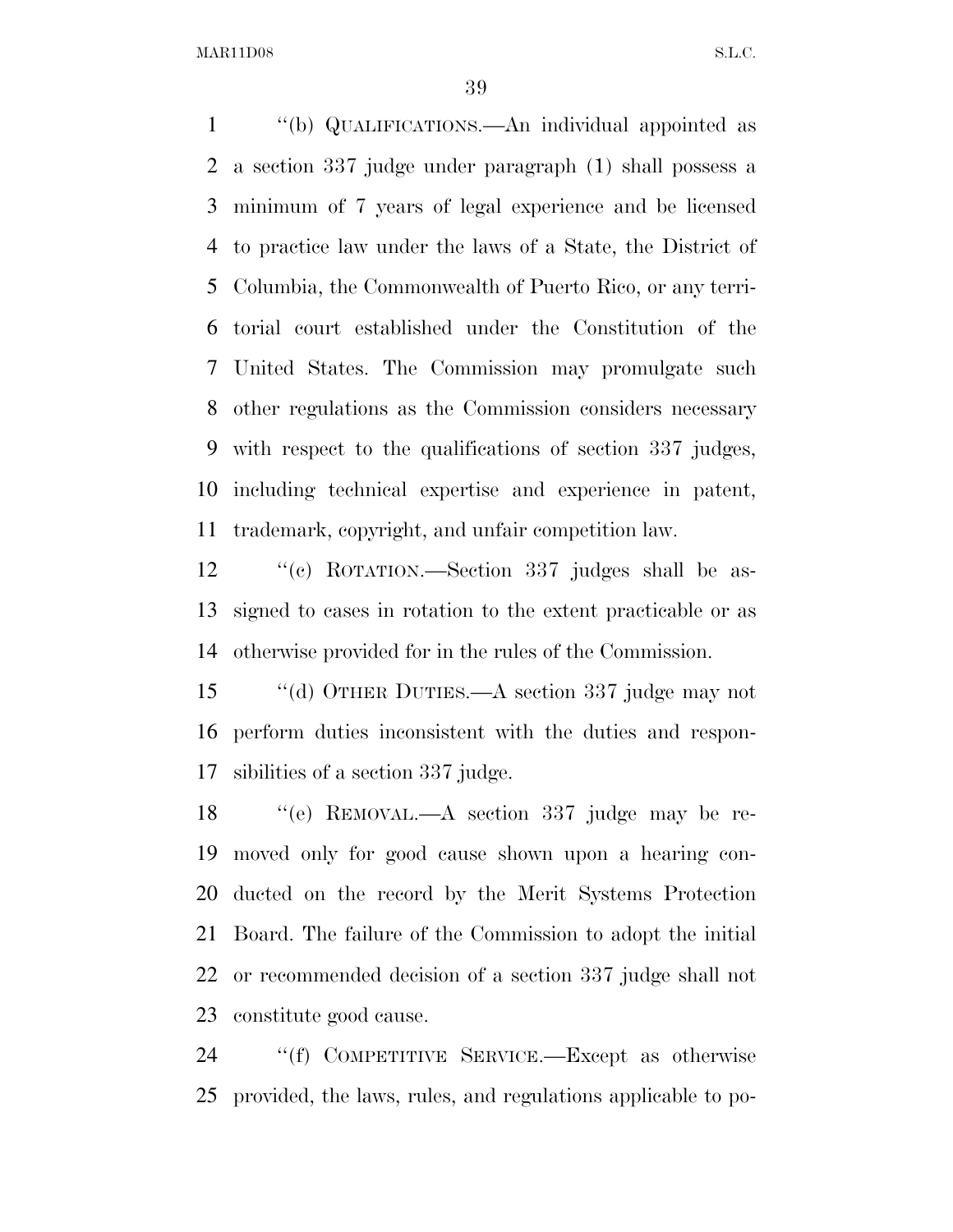sitions in the competitive service apply to section 337 judges. Upon appointment, a section 337 judge shall be paid in accordance with the pay rates provided for in sec- tion 5372 of title 5, United States Code, commensurate with the pay rate of an administrative law judge with simi- lar time in service. Section 337 judges shall not be Senior Executive Service positions (as defined in section 3132(a) of title 5, United States Code).

 ''(g) PERFORMANCE EVALUATIONS.—Section 337 judges shall not receive performance evaluations and shall not be compensated based on performance.''.

## **SEC. 4. INFORMATION SHARING WITH RESPECT TO THE IM-PORTATION OF INFRINGING MERCHANDISE.**

 (a) MERCHANDISE THAT INFRINGES TRADE-MARKS.—

 (1) IN GENERAL.—Notwithstanding section 1905 of title 18, United States Code, if the Commis- sioner responsible for U.S. Customs and Border Protection suspects that merchandise is being im- ported into the United States in violation of section 42 of the Lanham Act, and subject to any applicable bonding requirements, the Secretary of Homeland Security may, for purposes of determining whether the merchandise is being imported in violation of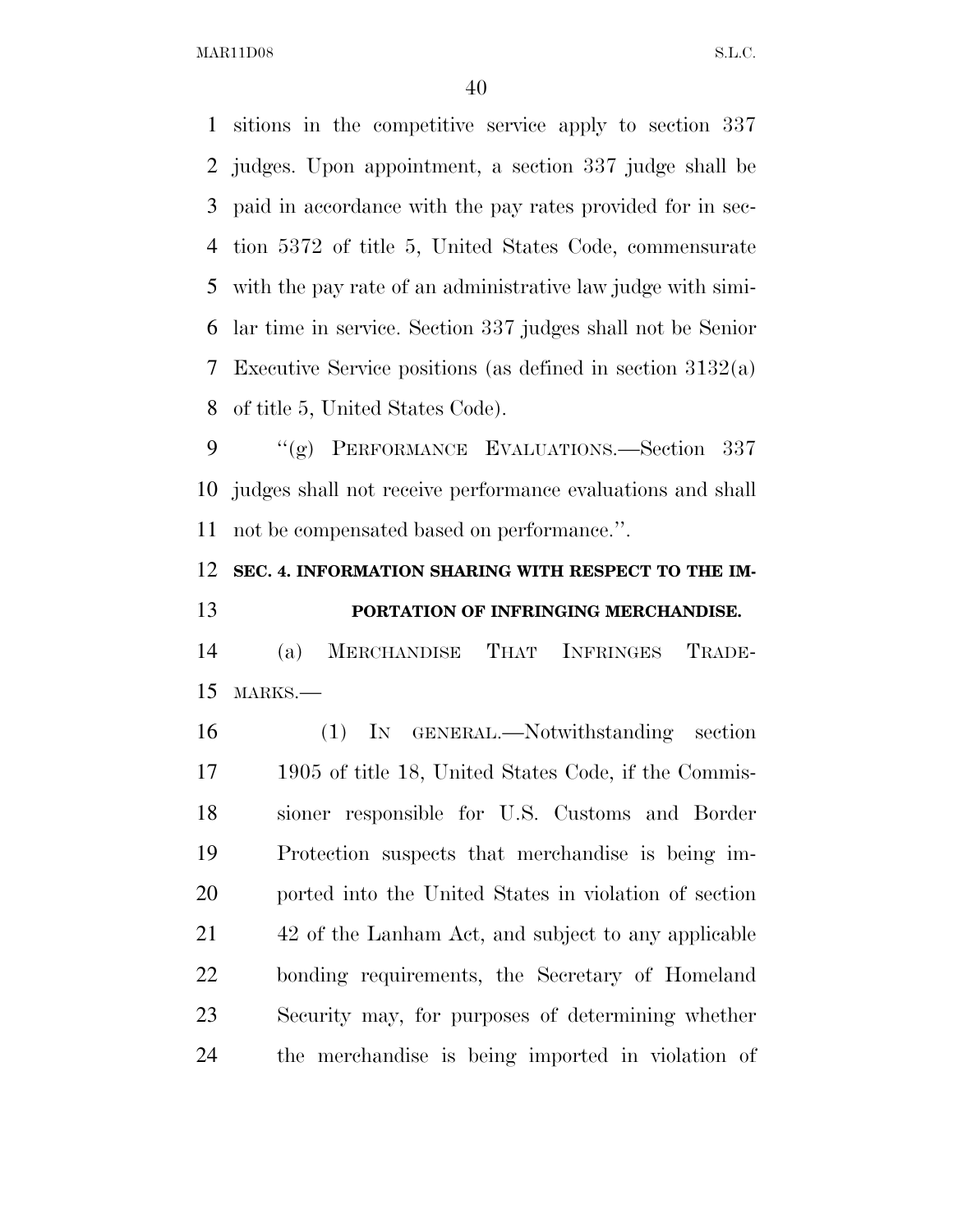| $\mathbf{1}$   | that section, share with the holder of the trademark    |
|----------------|---------------------------------------------------------|
| $\overline{2}$ | suspected of being infringed—                           |
| 3              | (A) information about the merchandise or                |
| $\overline{4}$ | packaging or labels of the merchandise; or              |
| 5              | (B) unredacted samples, or photographs                  |
| 6              | of, the merchandise or packaging or labels of           |
| 7              | the merchandise.                                        |
| 8              | $(2)$ LANHAM ACT DEFINED.—In this subsection,           |
| 9              | the term "Lanham Act" means the Act entitled "An        |
| 10             | Act to provide for the registration and protection of   |
| 11             | trademarks used in commerce, to carry out the pro-      |
| 12             | visions of certain international conventions, and for   |
| 13             | other purposes", approved July 5, 1946 (commonly        |
| 14             | referred to as the "Trademark Act of 1946" or the       |
| 15             | "Lanham Act").                                          |
| 16             | MERCHANDISE THAT CIRCUMVENTS<br>COPY-<br>(b)            |
| 17             | RIGHTS.-                                                |
| 18             | (1) IN GENERAL.—Notwithstanding section                 |
| 19             | 1905 of title 18, United States Code, if the Commis-    |
| 20             | sioner seizes merchandise that the Commissioner         |
| 21             | suspects of being imported into the United States in    |
| 22             | violation of subsection (a)(2) or (b) of section $1201$ |
| 23             | of title 17, United States Code, the Secretary of       |
| 24             | Homeland Security may notify a copyright owner de-      |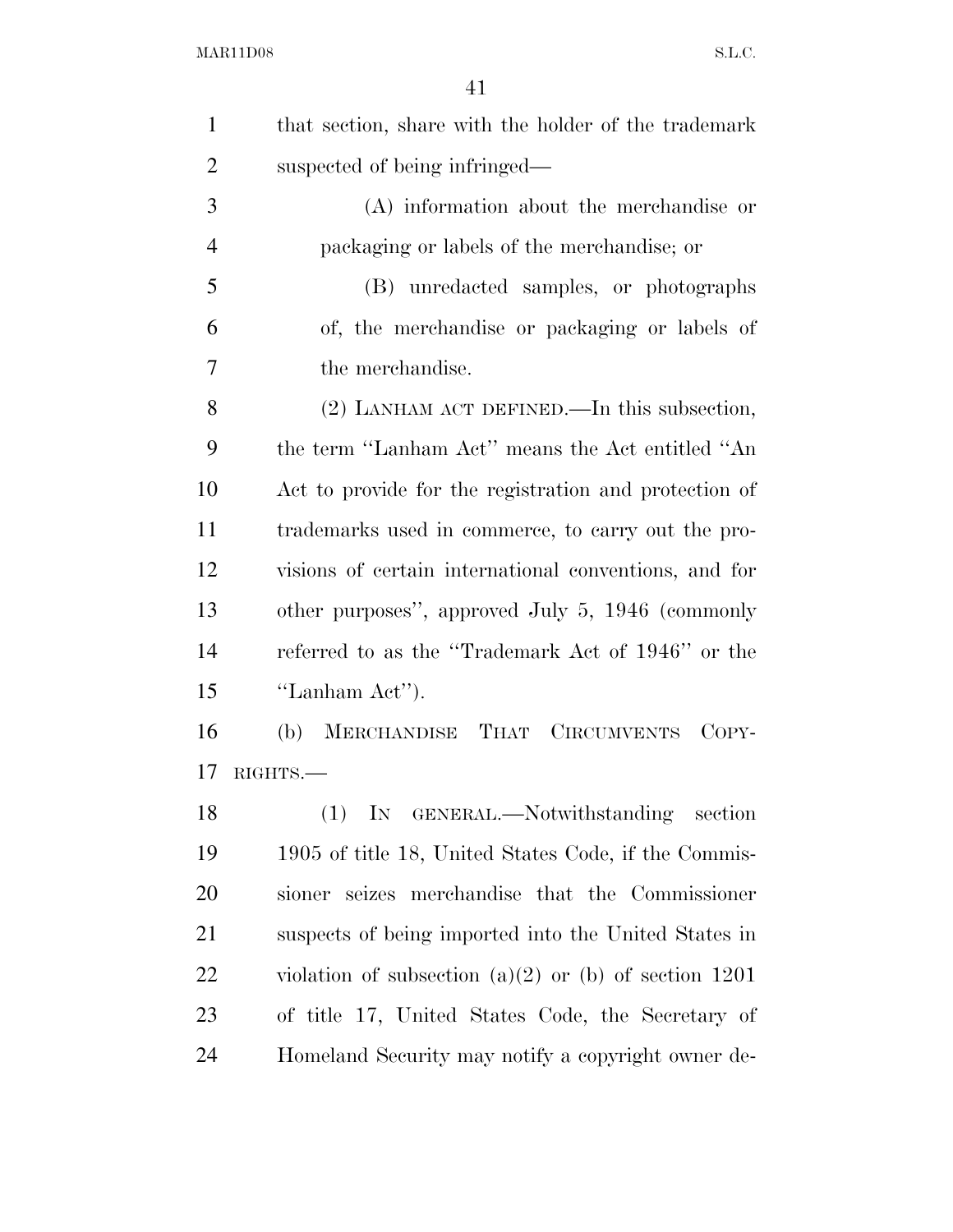scribed in paragraph (2) of the seizure of the mer-chandise.

 (2) COPYRIGHT OWNER DESCRIBED.—A copy- right owner described in this paragraph is the owner of a copyright under title 17, United States Code, if merchandise seized on the suspicion of being im- ported in violation of subsection (a)(2) or (b) of sec-tion 1201 of title 17, United States Code—

 (A) is primarily designed or produced for the purpose of circumventing, has only limited commercially significant purpose or use other than to circumvent, or is marketed for use in circumventing, a technological measure that ef- fectively controls access to a work protected by that copyright; or

 (B) is primarily designed or produced for the purpose of circumventing, has only limited commercially significant purpose or use other than to circumvent, or is marketed for use in circumventing, protection afforded by a techno- logical measure that effectively protects the rights of the copyright owner in a work or a portion of a work.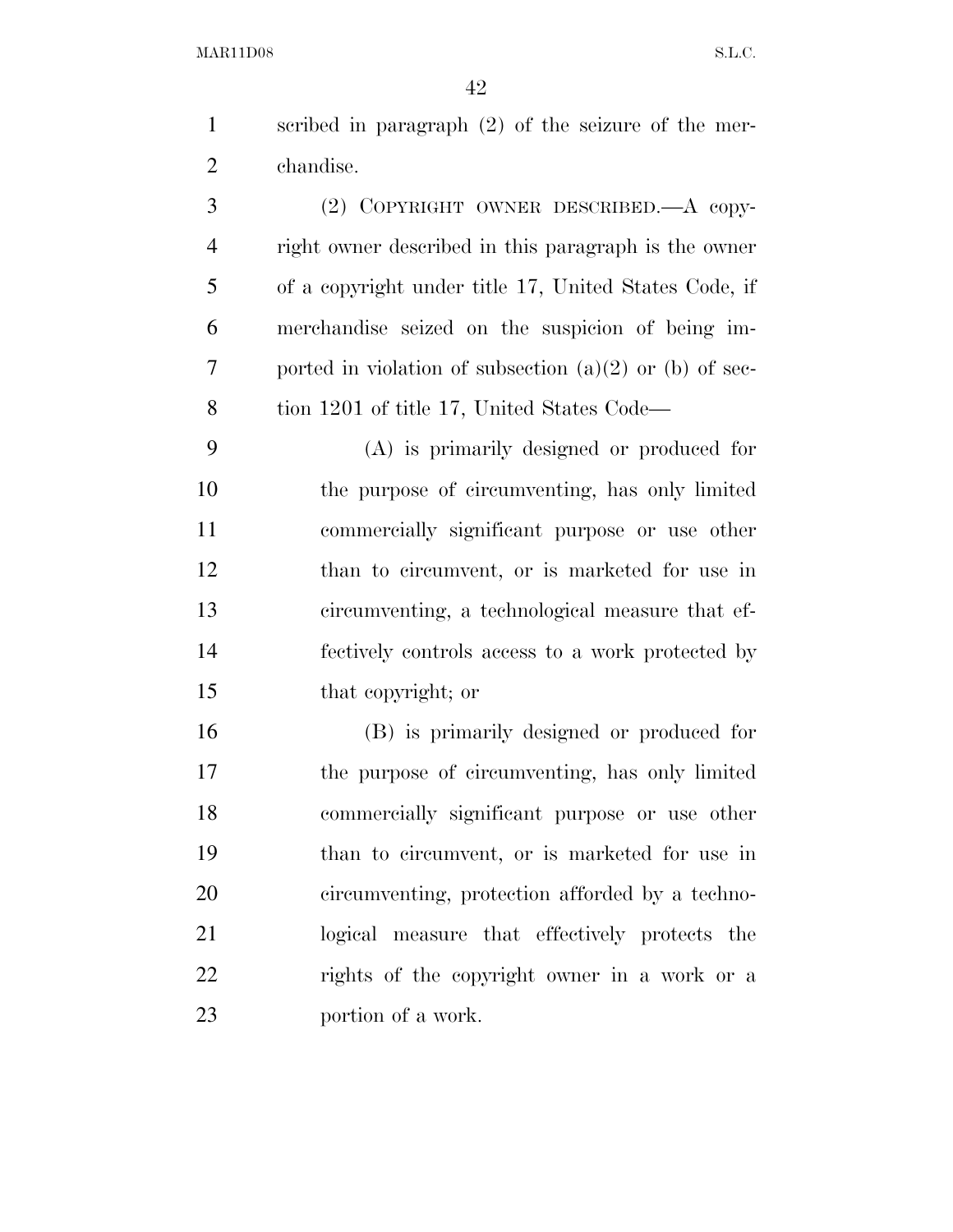### **SEC. 5. REGULATIONS.**

| $\overline{2}$ | Not later than 270 days after the date of the enact-    |
|----------------|---------------------------------------------------------|
| 3              | ment of this Act, the United States International Trade |
| $\overline{4}$ | Commission shall prescribe regulations—                 |
| 5              | (1) to provide for procedures for receiving infor-      |
| 6              | mation from the public about Internet sites dedi-       |
| 7              | cated to infringing activity (as defined in section     |
| 8              | $337A(a)$ of the Tariff Act of 1930 (as added by sec-   |
| 9              | tion 2 of this $Act$ );                                 |
| 10             | (2) to provide guidance to intellectual property        |
| 11             | rights holders about—                                   |
| 12             | (A) what information those rights holders               |
| 13             | should provide to initiate an investigation pur-        |
| 14             | suant to section $337A(c)$ of the Tariff Act of         |
| 15             | 1930 (as added by section 2 of this Act); and           |
| 16             | (B) how to supplement an ongoing inves-                 |
| 17             | tigation initiated pursuant to that section;            |
| 18             | (3) to establish standards for the prioritization       |
| 19             | of investigations initiated under that section; and     |
| 20             | (4) to provide appropriate resources and proce-         |
| 21             | dures for case management and development to af-        |
| 22             | fect timely disposition of investigations initiated     |
| 23             | under that section.                                     |
| 24             | SEC. 6. STUDY AND REPORTS.                              |
| 25             | The President shall—                                    |
|                |                                                         |

(1) conduct a study on—